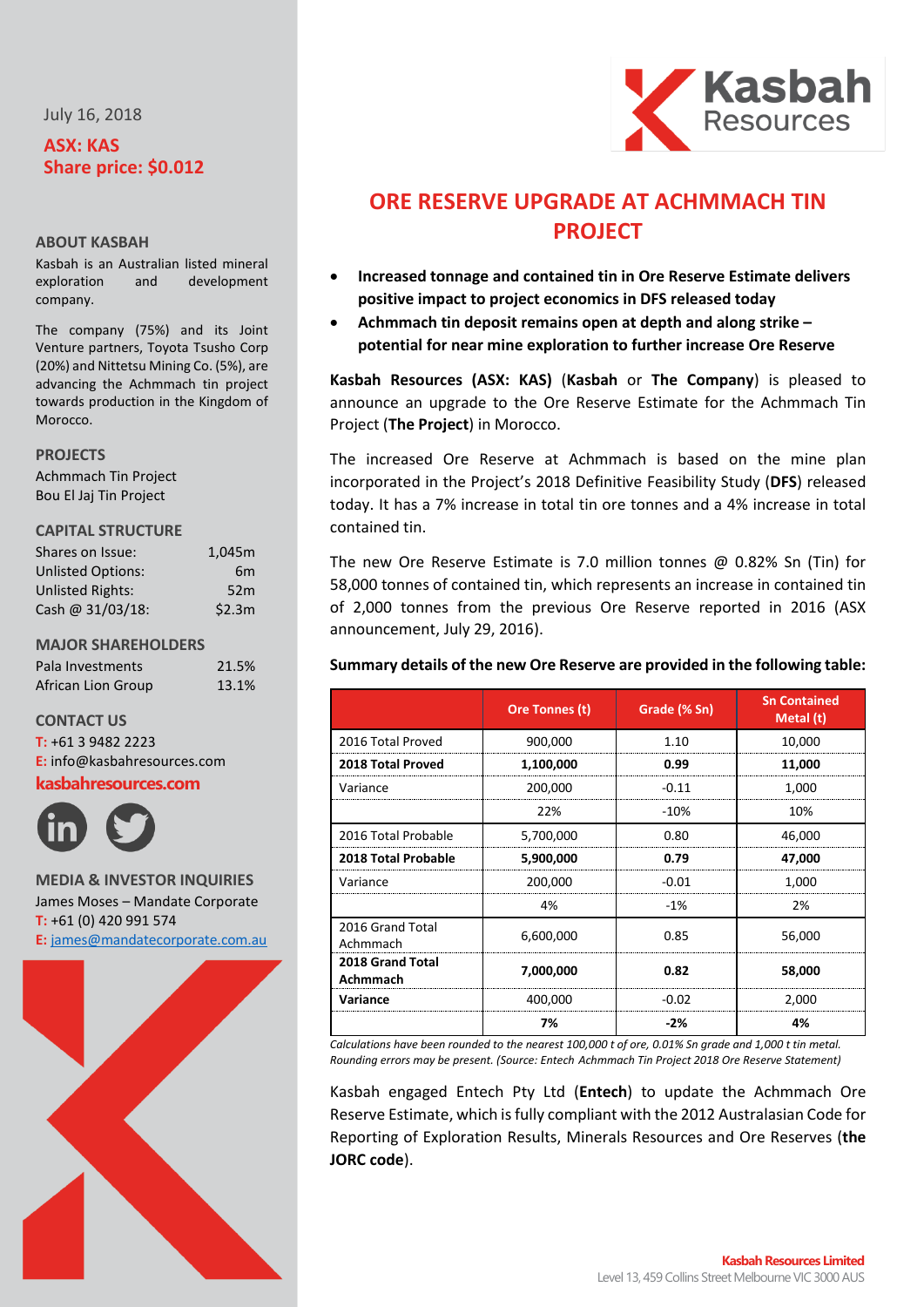## July 16, 2018

# **ASX:KAS**



The Achmmach Tin Project 2018 Ore Reserve Statement and the associated JORC Code, 2012 edition, Table 1 report are attached to this announcement.

# **Kasbah's Chief Executive, Russell Clark commented:**

"*We are delighted with the new Ore Reserve Estimate. It has been incorporated in the 2018 Achmmach DFS which has been released to the market today, and forms a key component of the DFS. The new and upgraded Ore Reserve was based on the improved cost base and revised mine plan for the Achmmach Project also included in the 2018 DFS, and the increased tonnage and contained tin has contributed to the positive results reported in the 2018 DFS today. In addition, the Achmmach tin deposit remains open at depth and along strike, and we see terrific potential for further near mine exploration success to deliver additional resources and ore reserves."*

The Ore Reserve Estimate is based on work completed by Mr Matt Keenan, who is a Member of the Australasian Institute of Mining and Metallurgy. Mr Keenan is a full time employee of Entech Pty Ltd and has sufficient experience which is relevant to the activity which he is undertaking to qualify as a Competent Person as defined in the 2012 edition of the 'Australasian Code for Reporting of Exploration Results, Mineral Resources and Ore Reserves'. Mr Keenan consents to the inclusion in the report of the matters based on his information in the form and context in which it appears.

END

# **For further information please contact:**

# **James Moses**

**Mandate Corporate T:** +61 (0) 420 991 574 **E:** james@mandatecorporate.com.au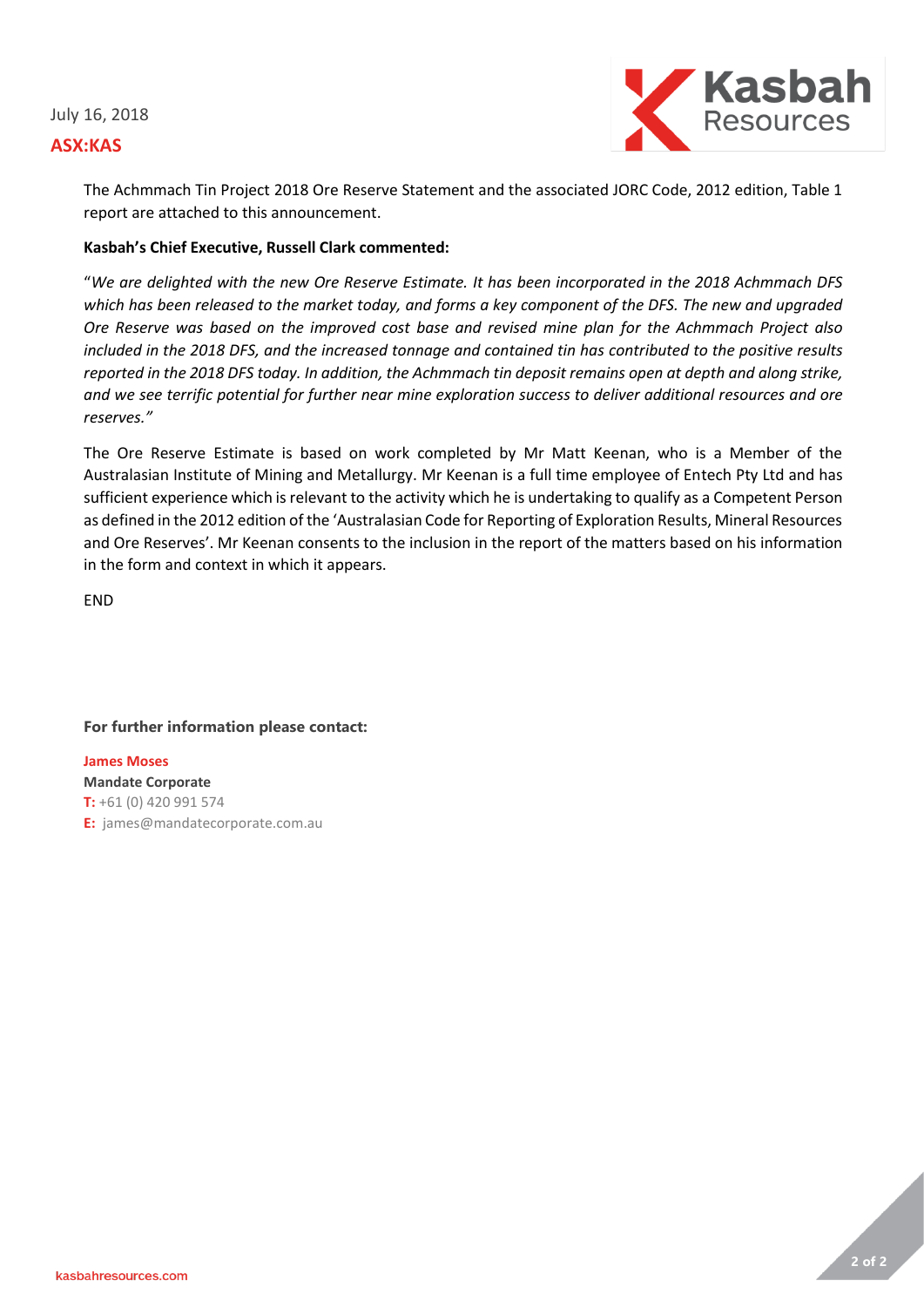# **JORC CODE, 2012 EDITION – TABLE 1 REPORT: ACHMMACH – AS AT 30 JUNE 2018**

### **Section 4 Estimation and Reporting of Ore Reserves**

(Criteria listed in section 1, and where relevant in sections 2 and 3, also apply to this section.)

| <b>Criteria</b>                                                          | <b>JORC Code explanation</b>                                                                                                                                                                                                                                                                                                                     | <b>Commentary</b>                                                                                                                                                                                                                                                                                                                                                                                                                                                                                                                                                                                                                                                                                                                                                                                                                                                                                 |
|--------------------------------------------------------------------------|--------------------------------------------------------------------------------------------------------------------------------------------------------------------------------------------------------------------------------------------------------------------------------------------------------------------------------------------------|---------------------------------------------------------------------------------------------------------------------------------------------------------------------------------------------------------------------------------------------------------------------------------------------------------------------------------------------------------------------------------------------------------------------------------------------------------------------------------------------------------------------------------------------------------------------------------------------------------------------------------------------------------------------------------------------------------------------------------------------------------------------------------------------------------------------------------------------------------------------------------------------------|
| <b>Mineral Resource</b><br>estimate for<br>conversion to Ore<br>Reserves | Description of the Mineral Resource estimate used as a basis for the conversion to an Ore<br>Reserve.                                                                                                                                                                                                                                            | The Mineral Resource estimates used by Entech Pty Ltd to estimate an Ore Reserve were prepared by independent<br>geoligcal consultants Quantitative Group (QG)and reported in the Achmmach Mineral Resource Estimate, Morocco,<br>September 2013 Report and the Achmmach Western Zone Resource Estimate, Morocco November 2014. In these<br>Resource estimates Ordinary Kriging (OK) was used to estimate 20 m (X) x 20 m (Y) x 5 m (Z) parent cells that had been<br>sub-celled at the domain boundaries. The model estimates were assessed against the drill-hole sample data for Sn visually,<br>and the global statistics of de-clustered input and output data were compared. The estimates were also validated by<br>graphing summary statistics for the samples and estimates within 40 m spaced easting slices, 40 m spaced northing slices<br>and 20 m spaced RL slices for each domain. |
|                                                                          |                                                                                                                                                                                                                                                                                                                                                  | Based on data density, domain geometry and resource confidence, QG recommended that most of the mineralised zones at<br>Achmmach be classified as an Indicated Resource under the quidelines of JORC (2012). The area in the Meknès Zone that<br>had been drilled on 20 m centres, which is about 250 m of strike length, was classified as Measured, and the remaining<br>mineralised zones in the deposit were classified as Indicated.                                                                                                                                                                                                                                                                                                                                                                                                                                                         |
|                                                                          |                                                                                                                                                                                                                                                                                                                                                  | QG used a 0.5% Sn cut-off which was based on a tin price of US\$23 000/tonne, operating costs of US\$79/t (underground<br>mining costs of US\$27/t, processing costs of US\$38/t, and smelting USD14/t) with processing recoveries of 70% at an<br>average head grade of 0.8% Sn. QG assumed an annualised mining and processing rate of one million tonnes.                                                                                                                                                                                                                                                                                                                                                                                                                                                                                                                                      |
|                                                                          |                                                                                                                                                                                                                                                                                                                                                  | The Ore Reserves estimated and presented in this report are wholly included within the Mineral Resource reported by QG in<br>the Achmmach Mineral Resource Estimate, Morocco, September 2013 Report and in the Achmmach Western Zone<br>Resource Estimate. Morocco November 2014.                                                                                                                                                                                                                                                                                                                                                                                                                                                                                                                                                                                                                 |
|                                                                          | Clear statement as to whether the Mineral Resources are reported additional to, or inclusive of,<br>the Ore Reserves.                                                                                                                                                                                                                            | Mineral resources are reported inclusive of ore reserves.                                                                                                                                                                                                                                                                                                                                                                                                                                                                                                                                                                                                                                                                                                                                                                                                                                         |
| Site visits                                                              | Comment on any site visits undertaken by the Competent Person and the outcome of those<br>visits.                                                                                                                                                                                                                                                | The Competent Person has not visited the site.                                                                                                                                                                                                                                                                                                                                                                                                                                                                                                                                                                                                                                                                                                                                                                                                                                                    |
|                                                                          | If no site visits have been undertaken indicate why this is the case.                                                                                                                                                                                                                                                                            | The site is a greenfields site with no surface disturbance other than exploration activities and local access roads. The<br>Competent Person is satisfied with relying on information provided by other independent consultants who have visited the<br>site. The Competent Person has reviewed detailed site topography data and site photographs.                                                                                                                                                                                                                                                                                                                                                                                                                                                                                                                                               |
| Study status                                                             | The type and level of study undertaken to enable Mineral Resources to be converted to Ore<br>Reserves.                                                                                                                                                                                                                                           | The Ore Reserve is underpinned by mining and processing studies conducted to a Definitive Feasibility Study (DFS) level.<br>Modifying factors accurate to the study level have been applied based on detailed stope design analysis. Modelling indicates<br>that the resulting mine plan is technically achievable and economically viable.                                                                                                                                                                                                                                                                                                                                                                                                                                                                                                                                                       |
|                                                                          | The Code requires that a study to at least Pre-Feasibility Study level has been undertaken to<br>convert Mineral Resources to Ore Reserves. Such studies will have been carried out and will<br>have determined a mine plan that is technically achievable and economically viable, and that<br>material Modifying Factors have been considered. |                                                                                                                                                                                                                                                                                                                                                                                                                                                                                                                                                                                                                                                                                                                                                                                                                                                                                                   |
| Cut-off parameters                                                       | The basis of the cut-off grade(s) or quality parameters applied.                                                                                                                                                                                                                                                                                 | A cut-off grade of 0.55% Sn was used to identify mineable parts of the mineral resource and to design the stopes.<br>An incremental cut-off grade of 0.25% Sn was applied to mine development. This cut-off grade includes material that is of<br>sufficient value to cover the costs involved in transporting that material to the processing plant, processing and then selling<br>the resultant product for a profit, if the material is required to be mined in order to access fully economic ore.<br>Cut-off grades were determined based on previous detailed study work undertaken by Kasbah Resources Ltd (KAS) from<br>2014-2017.                                                                                                                                                                                                                                                       |
| Mining factors or<br>assumptions                                         | The method and assumptions used as reported in the Pre-Feasibility or Feasibility Study to<br>convert the Mineral Resource to an Ore Reserve (i.e. either by application of appropriate factors<br>by optimisation or by preliminary or detailed design).                                                                                        | Cut-off grades and geotechnical inputs were used to apply mathematical optimisation algorithms on the Mineral Resource to<br>identify economic areas. Detailed underground mine designs were then carried out on the deposit incorporating the<br>optimisation results, and these were used as the basis of the Ore Reserve estimate.                                                                                                                                                                                                                                                                                                                                                                                                                                                                                                                                                             |
|                                                                          | The choice, nature and appropriateness of the selected mining method(s) and other mining<br>parameters including associated design issues such as pre-strip, access, etc.                                                                                                                                                                        | The Ore Reserve is planned to be mined using a combination of bottom-up longhole stoping with cemented rockfill (CRF)<br>and top-down mechanised longhole open stoping with in-situ pillars left unmined for support. Diesel powered trucks and<br>loaders will be used for materials handling. Diesel-electric jumbo drill rigs will be used for development and ground support<br>installation, and diesel-electric longhole rigs used for production drilling.                                                                                                                                                                                                                                                                                                                                                                                                                                 |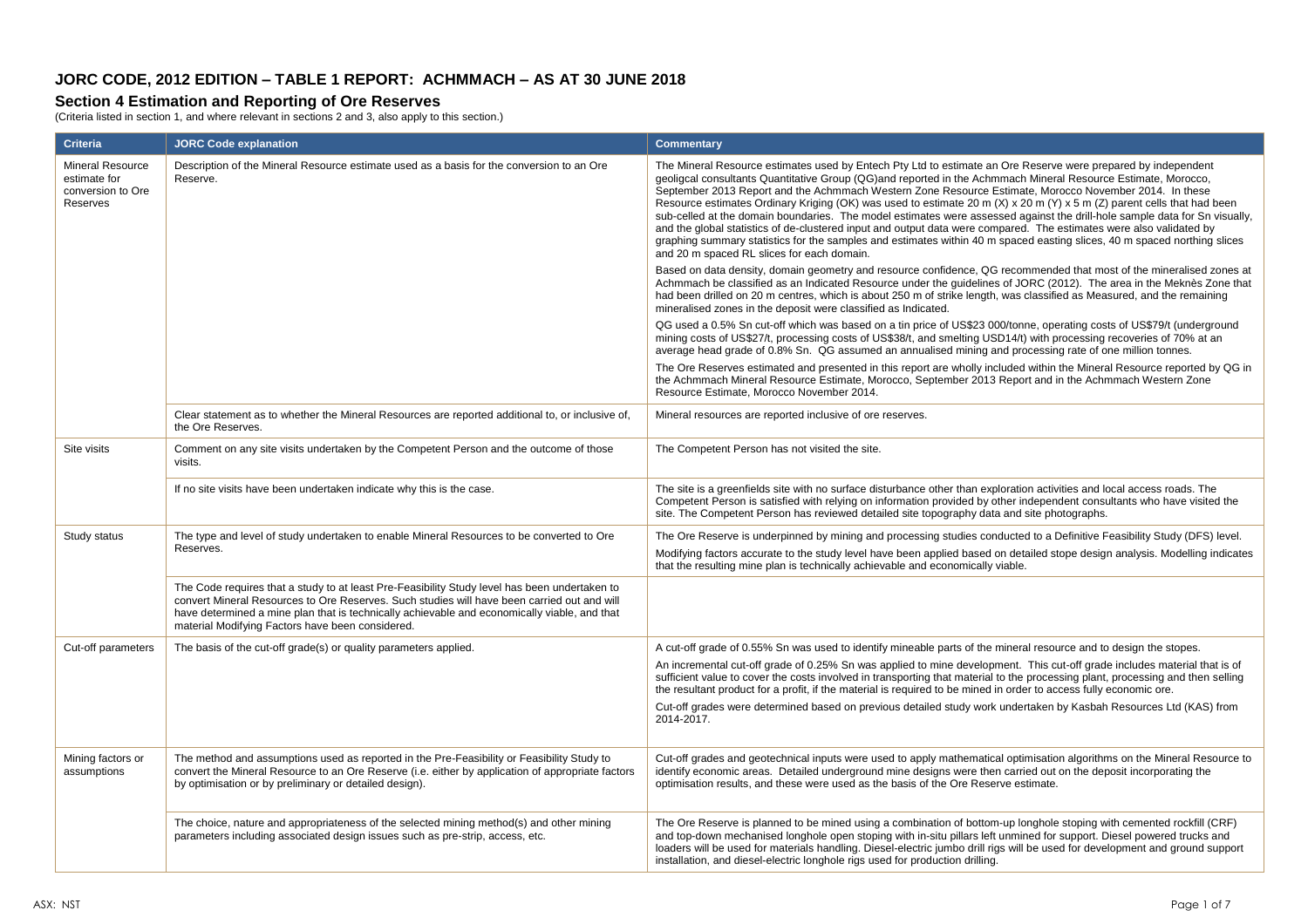| <b>Criteria</b>                            | <b>JORC Code explanation</b>                                                                                                              | Commentary                                                                                                                                                                                                                                                                                                                                                                                                                                                                                                                                                                                                                                                                                                                                                                                                                                                                                                                                                                                                                                                                                                                                                                                                                                     |
|--------------------------------------------|-------------------------------------------------------------------------------------------------------------------------------------------|------------------------------------------------------------------------------------------------------------------------------------------------------------------------------------------------------------------------------------------------------------------------------------------------------------------------------------------------------------------------------------------------------------------------------------------------------------------------------------------------------------------------------------------------------------------------------------------------------------------------------------------------------------------------------------------------------------------------------------------------------------------------------------------------------------------------------------------------------------------------------------------------------------------------------------------------------------------------------------------------------------------------------------------------------------------------------------------------------------------------------------------------------------------------------------------------------------------------------------------------|
|                                            |                                                                                                                                           | The mining method chosen is well-known and widely used in the industry, and production rates and costing can be predicted<br>with a suitable degree of accuracy. The selected mining methods are considered suitable for the deposit, the planned<br>production rate and the mining jurisdiction.<br>The underground mine will be accessed via declines developed from surface boxcuts.                                                                                                                                                                                                                                                                                                                                                                                                                                                                                                                                                                                                                                                                                                                                                                                                                                                        |
|                                            | The assumptions made regarding geotechnical parameters (e.g. pit slopes, stope sizes, etc),<br>grade control and pre-production drilling. | Independent geotechnical consultants Mining One Pty Ltd contributed appropriate geotechnical analyses to a suitable level<br>of detail. These form the basis of mining method selection, mine design, mining factors, and ground support design for the<br>Ore Reserve estimate.<br>Based on the detailed geotechnical analysis stope spans were limited to 25 m in height by 20 m in length at Meknes and 20<br>m in height by 20 m in length at Western Zone.                                                                                                                                                                                                                                                                                                                                                                                                                                                                                                                                                                                                                                                                                                                                                                                |
|                                            | The major assumptions made and Mineral Resource model used for pit and stope optimisation<br>(if appropriate).                            | The Mineral Resource models used for stope optimisation were the QG Resource models detailed previously.<br>Stope economics were determined using the cut-off grade revenue and cost inputs. A minimum stoping width of 3.0 m with a<br>dilution skin of 0.5 m on each contact was applied, making a minimum void width of 4.0 m. A sub-level interval of 25 m, and<br>stope section strike length of 5.0 m, were also applied.                                                                                                                                                                                                                                                                                                                                                                                                                                                                                                                                                                                                                                                                                                                                                                                                                |
|                                            | The mining dilution factors used.                                                                                                         | A dilution skin of 0.5 m was applied on each contact for a total dilution width of 1.0 m. The grade of this dilution was<br>determined based on the Mineral Resource contained within this skin.<br>Where stopes were mined against CRF, an additional 0.5 m skin of fill material at waste grade was applied mathematically.<br>Ore development had no unplanned dilution applied, based on historical experience and industry standards.                                                                                                                                                                                                                                                                                                                                                                                                                                                                                                                                                                                                                                                                                                                                                                                                     |
|                                            | The mining recovery factors used.                                                                                                         | A 95% mining recovery factor was applied to all stoping.<br>An additional 2.5% ore loss was applied in wide stoping areas due to chamfering of stope shoulders.<br>Mining recovery was also reduced based on placement of rib pillars in the longhole stoping areas as required by<br>geotechnical recommendations, and 12.5 m thick sill pillars between CRF mining panels.<br>Ore development had an assumed 100% mining recovery, based on historical experience and industry standards.                                                                                                                                                                                                                                                                                                                                                                                                                                                                                                                                                                                                                                                                                                                                                    |
|                                            | Any minimum mining widths used.                                                                                                           | A pre-dilution stope minimum mining width of 3.0 m was assumed.                                                                                                                                                                                                                                                                                                                                                                                                                                                                                                                                                                                                                                                                                                                                                                                                                                                                                                                                                                                                                                                                                                                                                                                |
|                                            | The manner in which Inferred Mineral Resources are utilised in mining studies and the sensitivity<br>of the outcome to their inclusion.   | Only Measured and Indicated Resources were included in the mine design process. There was no Inferred material in either<br>Resource.                                                                                                                                                                                                                                                                                                                                                                                                                                                                                                                                                                                                                                                                                                                                                                                                                                                                                                                                                                                                                                                                                                          |
|                                            | The infrastructure requirements of the selected mining methods.                                                                           | Infrastructure required to installed/constructed to extract the Ore Reserve includes boxcuts, portals, declines and lateral<br>capital development, ventilation shafts and fans, escapeways, services infrastructure for provision of power, service water,<br>compressed air and dewatering to the underground workings, a cement batch plant, surface roads, and surface ROM pads<br>and waste dumps. All capital infrastructure requirements for the mine have been included in the DFS and costed to an<br>appropriate level of detail.                                                                                                                                                                                                                                                                                                                                                                                                                                                                                                                                                                                                                                                                                                    |
| Metallurgical<br>factors or<br>assumptions | The metallurgical process proposed and the appropriateness of that process to the style of<br>mineralisation.                             | The metallurgical process has been determined based on detailed design, testwork and costing undertaken to DFS level by<br>ATS and independent metallurgical consultants.<br>The metallurgical process includes:<br>two stage crushing fed from the run of mine (ROM) stockpile by front end loader;<br>ore sorting to reject 30% of the ROM material;<br>$\bullet$<br>high pressure grinding rolls in open circuit (with recirculating ball mill scats) followed by closed circuit ball milling<br>to a minimum P80 of 106 um, and up to 150 um;<br>gravity beneficiation for the coarse (plus $38 \mu m$ ) fraction using spirals and tables followed by dressing using<br>magnetic separation, sulphide flotation and tabling;<br>regrind and beneficiation in a fine gravity circuit for the -38 µm +8 µm size fraction;<br>desliming, magnetic separation, sulphide flotation, attritioning, cassiterite flotation and dressing of concentrate<br>$\bullet$<br>with centrifugal gravity separation;<br>blending, filtration and bulk dispatch of final concentrate containing approximately 55.3% Sn;<br>$\bullet$<br>tailings paste thickening; and<br>reagent and consumables storage and reticulation and plant services.<br>$\bullet$ |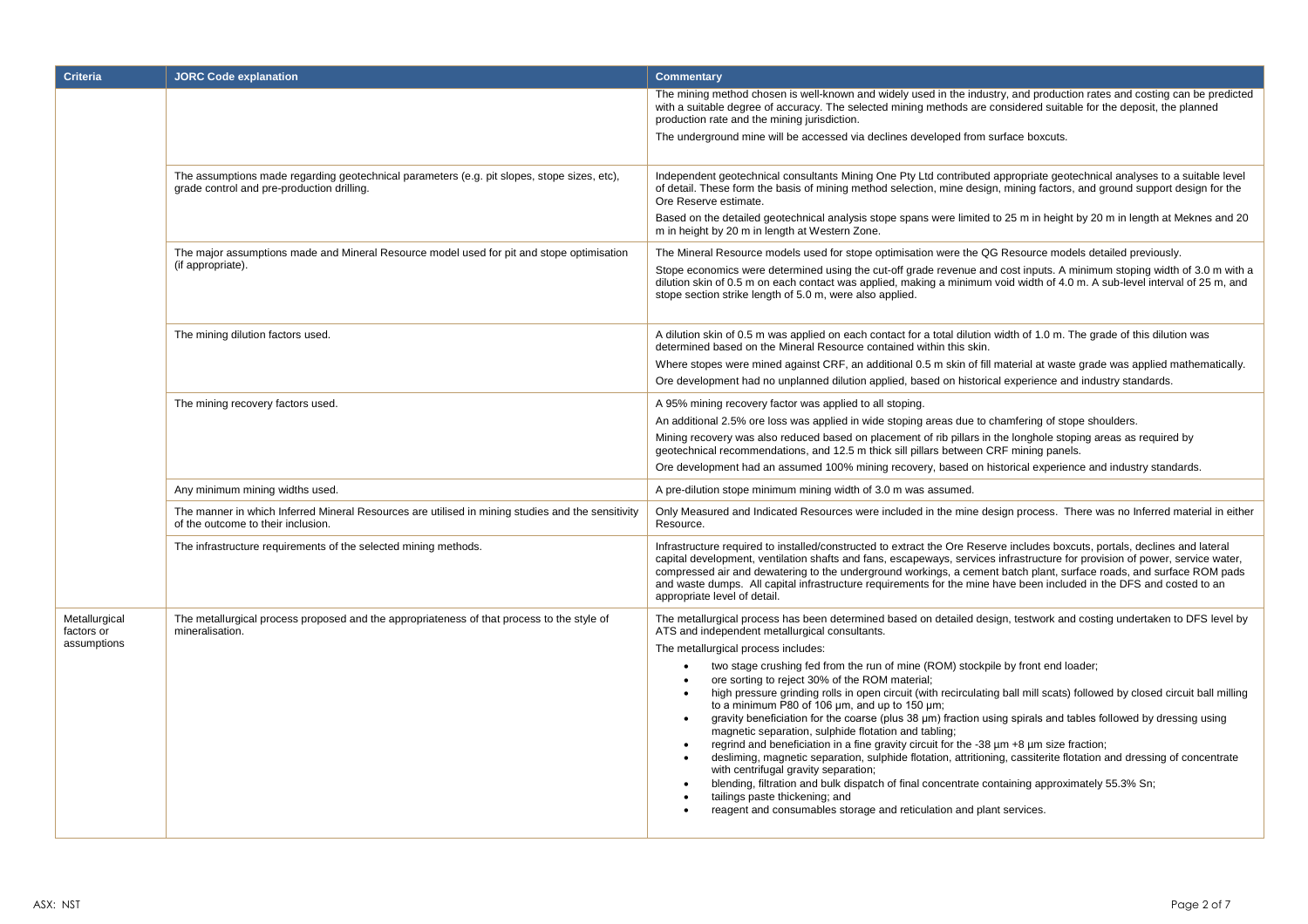| <b>Criteria</b> | <b>JORC Code explanation</b>                                                                                                                                                                                                                                                                           | <b>Commentary</b>                                                                                                                                                                                                                                                                                                                                                                                                                                                                                                                                                                                                                                                                                                                                                                                                                                                                                 |
|-----------------|--------------------------------------------------------------------------------------------------------------------------------------------------------------------------------------------------------------------------------------------------------------------------------------------------------|---------------------------------------------------------------------------------------------------------------------------------------------------------------------------------------------------------------------------------------------------------------------------------------------------------------------------------------------------------------------------------------------------------------------------------------------------------------------------------------------------------------------------------------------------------------------------------------------------------------------------------------------------------------------------------------------------------------------------------------------------------------------------------------------------------------------------------------------------------------------------------------------------|
|                 | Whether the metallurgical process is well-tested technology or novel in nature.                                                                                                                                                                                                                        | The proposed process is well-tested and widely used. The proposed flotation concentration technology is standard industry<br>practice in terms of flow sheet and reagents but introduces a feed preparation step that is novel for tin projects but has been<br>used in other base metal applications with success.                                                                                                                                                                                                                                                                                                                                                                                                                                                                                                                                                                               |
|                 | The nature, amount and representativeness of metallurgical test work undertaken, the nature of<br>the metallurgical domaining applied and the corresponding metallurgical recovery factors<br>applied.                                                                                                 | In 2014 a three tonne bulk sample was taken from crushed drill core from the Meknes zone, which is representative of the<br>ore mined during the life of mine. This sample was split to three tonnes and was used by several internationally renowned<br>metallurgical laboratories to confirm the process flowsheet.                                                                                                                                                                                                                                                                                                                                                                                                                                                                                                                                                                             |
|                 |                                                                                                                                                                                                                                                                                                        | In 2015 bulk samples of Western Zone ore and original Meknes Trend Ore were tested to provide additional process design<br>data. The results of this work substantially confirmed and improved upon the preious findings of the DFS.                                                                                                                                                                                                                                                                                                                                                                                                                                                                                                                                                                                                                                                              |
|                 |                                                                                                                                                                                                                                                                                                        | In 2018 firther testwork was completed on four large samples of drill core (~500 kg each sample). The objective of this test<br>work was to drive down comminution risk and power draw and confirm the gravity and flotation grade recovery response and<br>its cost structure in the context of the new comminution system. This testwork confirmed the expected chaarcteristics of the<br>updated processing flow (including the addition of ore sorters, HPGR and adjusted flotation circuits)                                                                                                                                                                                                                                                                                                                                                                                                 |
|                 |                                                                                                                                                                                                                                                                                                        | Physical characterisation of the Meknes Zone and greater Meknes Trend indicate the requirement for a high-powered<br>comminution circuit. The Achmmach ore has a compressive strength typical of basalts, granites and dolomites. Crushing<br>indices indicate a strong to very strong ore while high rod and ball mill work indices indicate large mills capable of significant<br>power draw will be required. Abrasion indices of the altered sandstone material are characteristically high and this will have<br>a bearing on the selection of materials of construction and crusher and mill lining systems for a future ore handling and<br>comminution system.                                                                                                                                                                                                                            |
|                 |                                                                                                                                                                                                                                                                                                        | Metallurgical recoveries will vary with grade. The overall expected project metallurgical recovery based on the Ore Reserve<br>mine plan is 79.8%, based on the DFS testwork.                                                                                                                                                                                                                                                                                                                                                                                                                                                                                                                                                                                                                                                                                                                     |
|                 | Any assumptions or allowances made for deleterious elements.                                                                                                                                                                                                                                           | Based on treatment/refinery quotations received from two refineries, a penalty of 1.14% is applied for Fe/WO3 within the<br>concentrate and impurity charges of \$69.68 per tonne of concentrate are applied to the Pb, Sb, Bi, As, Zn and S within the<br>concentrate.                                                                                                                                                                                                                                                                                                                                                                                                                                                                                                                                                                                                                           |
|                 | The existence of any bulk sample or pilot scale test work and the degree to which such samples<br>are considered representative of the orebody as a whole.                                                                                                                                             | In 2014 a six tonne bulk sample was taken from crushed rejects from the Meknes zone, which is representative of the ore<br>mined during the life of mine. This sample was split to three tonnes and was used by several internationally renowned<br>metallurgical laboratories to confirm the process flowsheet.                                                                                                                                                                                                                                                                                                                                                                                                                                                                                                                                                                                  |
|                 |                                                                                                                                                                                                                                                                                                        | In addition a 2 tonne representative bulk sample of drill core was used for ore sorting and HPGR test work in 2018.                                                                                                                                                                                                                                                                                                                                                                                                                                                                                                                                                                                                                                                                                                                                                                               |
|                 | For minerals that are defined by a specification, has the ore reserve estimation been based on<br>the appropriate mineralogy to meet the specifications?                                                                                                                                               | The concentrate has been confirmed as saleable by potential offtake partners.                                                                                                                                                                                                                                                                                                                                                                                                                                                                                                                                                                                                                                                                                                                                                                                                                     |
| Environmental   | The status of studies of potential environmental impacts of the mining and processing operation.<br>Details of waste rock characterisation and the consideration of potential sites, status of design<br>options considered and, where applicable, the status of approvals for process residue storage | An Environmental and Social Impact Assessment (ESIA) scoping report was prepared in 2011 and presented to the National<br>Committee for Environmental Impact Assessments (CNEIE) on the 15 June 2011 and the committee accepted the report<br>and issued Terms of Reference for the Environmental Impact Assessment.                                                                                                                                                                                                                                                                                                                                                                                                                                                                                                                                                                              |
|                 | and waste dumps should be reported.                                                                                                                                                                                                                                                                    | The ESIA was carried out during the period May 2011 to June 2013 and included carrying out a two season environmental<br>baseline survey, the first in May 2011 and the second in October 2011. A draft Final ESIA prepared as part of the<br>Preliminary Feasibility Study (PFS) was submitted to the CNEIE in September 2012. A second version of the ESIA has<br>been prepared as part of the Definitive Feasibility Study (DFS). This includes the findings of the social baseline survey that<br>was carried out in April 2013. The present document integrates the answers to the CNEIE comments raised after its<br>subsequent review in October 2013. The report was prepared by Artelia Eau & Environnement, January 2014. The report<br>was prepared in compliance with Morocco's environmental regulations.                                                                            |
|                 |                                                                                                                                                                                                                                                                                                        | The ore contains traces of sulphides, which when discharged to the tailings management facility could be a source of acid<br>seepage. To mitigate acid seepage, the ore treatment process has been designed to remove most of the sulphides, which<br>will be isolated and disposed of to secure zones in exhausted areas of the underground workings in combination with<br>cemented paste backfill. In addition, the tailings will be dosed with an excess of limestone neutralizing agent to ensure acid<br>generation cannot occur. As a matter of standard practice the tailings management facility will be designed with a system to<br>collect and recycle the small quantity of resultant lixiviate (seepage water) to the ore processing unit. Seepage from beneath<br>the TMF is expected to follow natural bedrock downstream of the TMF where it will be captured in a seepage pond. |
|                 |                                                                                                                                                                                                                                                                                                        | Stockpiles of ore, mine waste dumps and the tailings management facility will be equipped with toe drains and sediment<br>traps to prevent rainwater runoff from transporting sediment and fine rock material into the watercourses situated near the<br>facilities. As a rule drainage from stockpiles will be directed to the TMF or the water storage dam (WSD).                                                                                                                                                                                                                                                                                                                                                                                                                                                                                                                               |
|                 |                                                                                                                                                                                                                                                                                                        | In the next stage in the ESIA process, public participation was conducted in line with Moroccan Decree n° 2-04-564<br>regarding public involvement during July 2013. This requires that an ESIA summary document be presented in a public<br>hearing, and that the findings of the public hearing be taken into consideration by the National Committee for Environmental                                                                                                                                                                                                                                                                                                                                                                                                                                                                                                                         |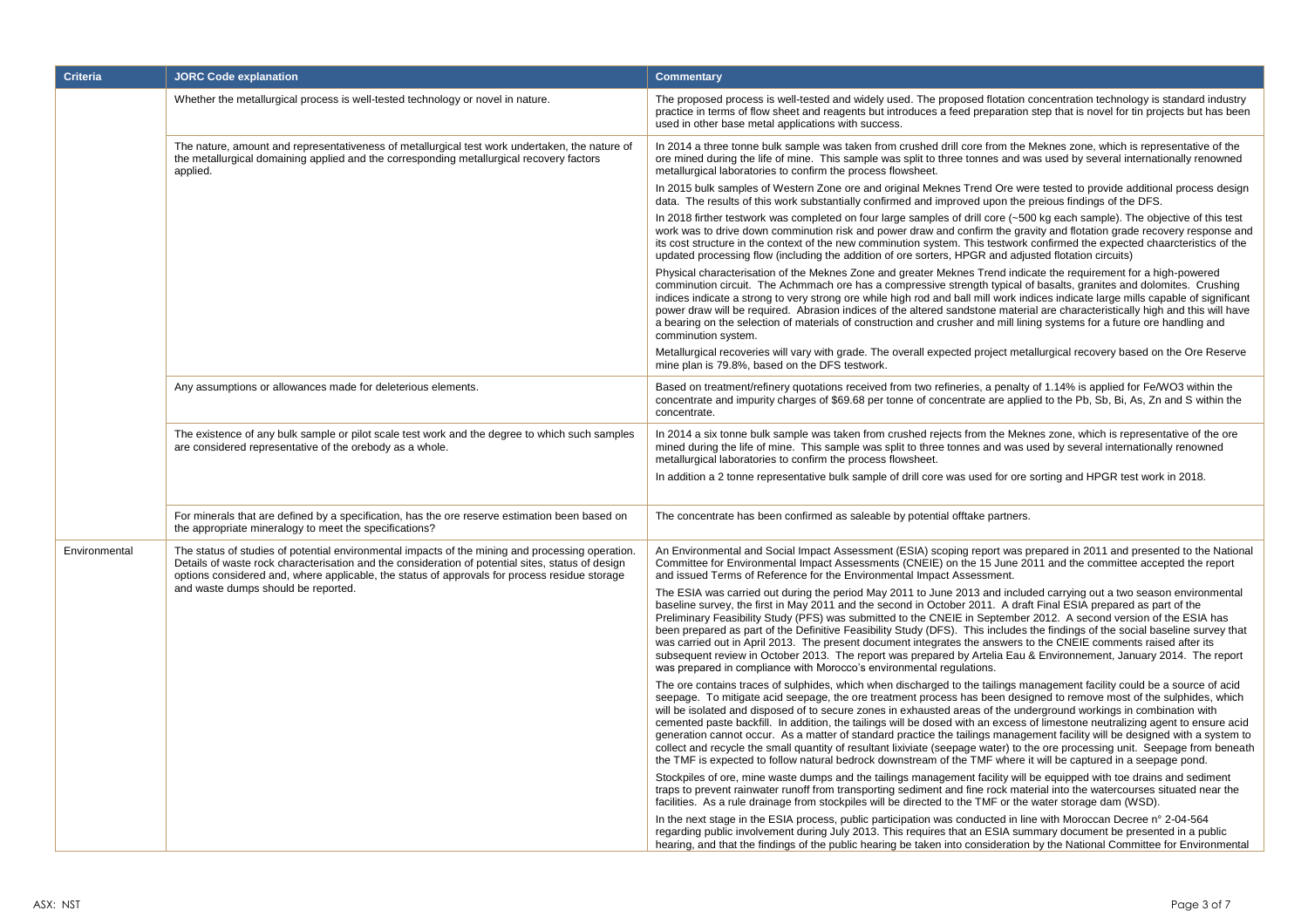| <b>Criteria</b> | <b>JORC Code explanation</b>                                                                                                                                                                     | <b>Commentary</b>                                                                                                                                                                                                                                                                                                                                                                                                                                                                    |  |  |  |  |
|-----------------|--------------------------------------------------------------------------------------------------------------------------------------------------------------------------------------------------|--------------------------------------------------------------------------------------------------------------------------------------------------------------------------------------------------------------------------------------------------------------------------------------------------------------------------------------------------------------------------------------------------------------------------------------------------------------------------------------|--|--|--|--|
|                 |                                                                                                                                                                                                  | Impact Assessment when approving the report. The findings of the public enguiry were reported to the CNEIE by the<br>Provincial Administration.                                                                                                                                                                                                                                                                                                                                      |  |  |  |  |
|                 |                                                                                                                                                                                                  | The CNEIE reviewed the final version of the ESIA on 11 March 2014 and issued its approval of the report at that meeting,<br>together with its requirements for the completion of a Project ESMMP. Final acceptance of the Project ESIA and ESMMP<br>was granted in November 2014.                                                                                                                                                                                                    |  |  |  |  |
| Infrastructure  | The existence of appropriate infrastructure: availability of land for plant development, power,<br>water, transportation (particularly for bulk commodities), labour, accommodation; or the ease | Achmmach will be serviced by the cities of Khemisset, El Hajeb and Meknes, with significant freight services and operating<br>supplies being drawn from within Morocco via Rabat.                                                                                                                                                                                                                                                                                                    |  |  |  |  |
|                 | with which the infrastructure can be provided, or accessed.                                                                                                                                      | Key expatriate and some senior Moroccan staff will be accommodated at the project site in the existing accommodation<br>camp. Other mining and operations personnel will be bussed on a daily basis from cities and towns including Khemisset,<br>Meknès, El Hajeb, Agourai and Ras Jerri.                                                                                                                                                                                           |  |  |  |  |
|                 |                                                                                                                                                                                                  | Past and contemporary forestry activities in the Achmmach area have resulted in the establishment of satisfactory all<br>weather unsealed road access to Achmmach. Supplies and concentrate product will be transported within Morocco using<br>road trains. A small amount of additional road construction will be required at the site.                                                                                                                                            |  |  |  |  |
|                 |                                                                                                                                                                                                  | Detailed infrastructure design work has been undertaken on placement and construction of major infrastructure at the site.<br>Suitable level ground exists for placement of infrastructure.                                                                                                                                                                                                                                                                                          |  |  |  |  |
|                 |                                                                                                                                                                                                  | Previous exploration and sampling programmes have established the presence of a ground water source at the depth of the<br>existing mine workings.                                                                                                                                                                                                                                                                                                                                   |  |  |  |  |
|                 |                                                                                                                                                                                                  | The Golder & Associates water balance model undertaken in 2014 highlighted that the water from existing bores would only<br>supply 8 L/s or 40% of the project water requirements. Kasbah will develop bore capacity to support start-up water<br>requirements and to provide insurance against extraordinarily dry periods.                                                                                                                                                         |  |  |  |  |
|                 |                                                                                                                                                                                                  | The Water Storage Dam will provide sufficient water to satisfy project water requirements during statistically normal and<br>occasional dry years. It will be located directly upstream of the proposed TMF where a cross-valley, earthen embankment<br>will be constructed. The WSD will collect run-off during the winter. Golder has estimated water harvesting will normally be<br>sufficient to support year round project operation.                                           |  |  |  |  |
|                 |                                                                                                                                                                                                  | Morocco's electrical power supply is generated, distributed and transmitted by the state-owned company, Office National de<br>Electricité et de Eau Potable (ONEE), which will provide power to the Achmmach Project. A 60 kV power line will be<br>constructed, originating at Toulal (225/60 kV) near Meknès and traversing a distance of 44 km via Ras Jerry to Achmmach.<br>This line will be used to provide 20 MVA to the mine, with future allowance of an additional 20 MVA. |  |  |  |  |
|                 |                                                                                                                                                                                                  | A waste dump and run-of-mine (ROM) pad will be constructed using mine waste.                                                                                                                                                                                                                                                                                                                                                                                                         |  |  |  |  |
| Costs           | The derivation of, or assumptions made, regarding projected capital costs in the study.                                                                                                          | Capital costs have been based on relevant supplier and contractor quotes for all major items. Where possible these estimates<br>have been based on quotes from Moroccan suppliers. If these are not available, Australian and South African based suppliers<br>have been used for cost estimation.                                                                                                                                                                                   |  |  |  |  |
|                 |                                                                                                                                                                                                  | The cost estimation for the excavation of box-cuts and establishment of portals are based on quotes provided by a specialist<br>civil works contractor based in Morocco.                                                                                                                                                                                                                                                                                                             |  |  |  |  |
|                 | The methodology used to estimate operating costs.                                                                                                                                                | Cost estimations for underground development and production were provided by reputable underground contractors with<br>relevant international experience as part of a detailed request for quotation process.                                                                                                                                                                                                                                                                        |  |  |  |  |
|                 |                                                                                                                                                                                                  | Where possible, 30 day quotes from Moroccan suppliers have been used as the basis of the mine operating cost estimate.<br>Where pricing information from Moroccan suppliers has not been obtained, an alternative source (usually an Australian<br>supplier) has been used for the purpose of estimation.                                                                                                                                                                            |  |  |  |  |
|                 |                                                                                                                                                                                                  | ADP provided inputs to the costs of processing consumables and maintenance based on vendor quotes. Kasbah Resources<br>Limited provided operating cost inputs for labour, power, concentrate shipping and smelting and in-country corporate costs.                                                                                                                                                                                                                                   |  |  |  |  |
|                 | Allowances made for the content of deleterious elements.                                                                                                                                         | An allowance for deleterious elements is based on treatment/refinery quotations received from two refineries. The treatment<br>and refining charges amount to USD541/tonne of concentrate.                                                                                                                                                                                                                                                                                           |  |  |  |  |
|                 | The derivation of assumptions made of metal or commodity price(s), for the principal minerals<br>and co- products.                                                                               | A tin price of USD21,000/t been used. This figure is based on the current spot price and also is the average of the 120<br>months past and 15 month future price. Financial modelling indicates that the project has an appropriate margin against<br>adverse commodity price movements to provide a suitable level of confidence in the economic viability of the Ore Reserve,<br>based on the current market position and forecasts.                                               |  |  |  |  |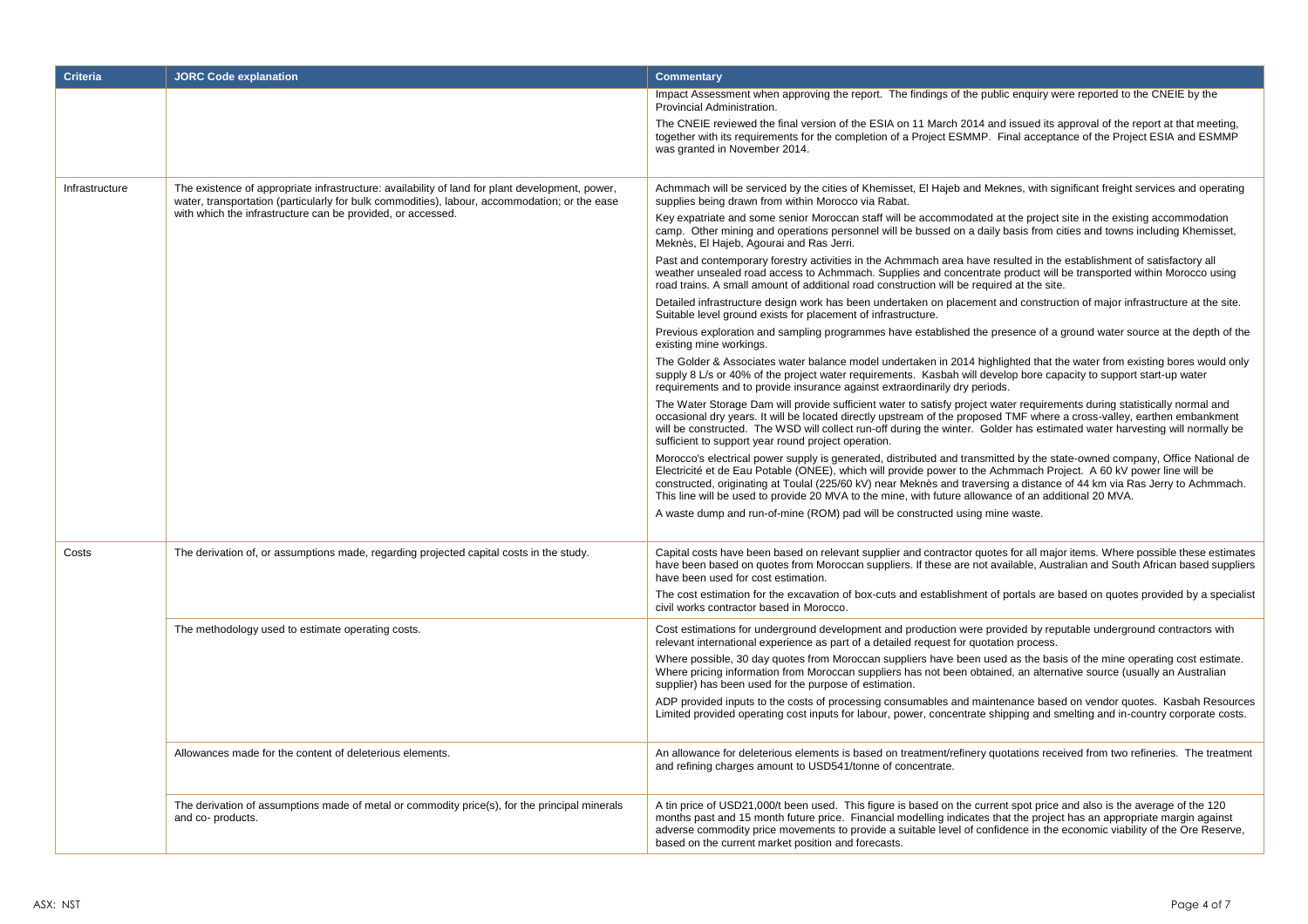| <b>Criteria</b> | <b>JORC Code explanation</b>                                                                                                | <b>Commentary</b>                                                                                                                                                                                                                                                                                                                                                                                                                                                                                                                                                                                                                                                                                                                                                                                                                                                                                                                                             |  |  |  |  |
|-----------------|-----------------------------------------------------------------------------------------------------------------------------|---------------------------------------------------------------------------------------------------------------------------------------------------------------------------------------------------------------------------------------------------------------------------------------------------------------------------------------------------------------------------------------------------------------------------------------------------------------------------------------------------------------------------------------------------------------------------------------------------------------------------------------------------------------------------------------------------------------------------------------------------------------------------------------------------------------------------------------------------------------------------------------------------------------------------------------------------------------|--|--|--|--|
|                 | The source of exchange rates used in the study.                                                                             | All costs have been given in US dollars (USD). Where quotes have been obtained in a different currency the relevant<br>exchange rate was applied. Exchange rates for overall project cost reporting were set as at July 2018.                                                                                                                                                                                                                                                                                                                                                                                                                                                                                                                                                                                                                                                                                                                                 |  |  |  |  |
|                 | Derivation of transportation charges.                                                                                       | Concentrate is assumed to be shipped FOB Casablanca.                                                                                                                                                                                                                                                                                                                                                                                                                                                                                                                                                                                                                                                                                                                                                                                                                                                                                                          |  |  |  |  |
|                 | The basis for forecasting or source of treatment and refining charges, penalties for failure to<br>meet specification, etc. | Treatment and refining charges are based on quotations from two refineries.                                                                                                                                                                                                                                                                                                                                                                                                                                                                                                                                                                                                                                                                                                                                                                                                                                                                                   |  |  |  |  |
|                 | The allowances made for royalties payable, both Government and private.                                                     | The Moroccan government royalty payment is 3% of net smelter return. There are no private royalties that need to be<br>considered.                                                                                                                                                                                                                                                                                                                                                                                                                                                                                                                                                                                                                                                                                                                                                                                                                            |  |  |  |  |
| Revenue factors | The derivation of, or assumptions made regarding revenue factors including head grade, metal                                | Forecasts for head grade delivered to the plant are based on detailed mine plans and mining factors.                                                                                                                                                                                                                                                                                                                                                                                                                                                                                                                                                                                                                                                                                                                                                                                                                                                          |  |  |  |  |
|                 | or commodity price(s) exchange rates, transportation and treatment charges, penalties, net<br>smelter returns, etc.         | Metallurgical recovery has been determined based on detailed testwork.                                                                                                                                                                                                                                                                                                                                                                                                                                                                                                                                                                                                                                                                                                                                                                                                                                                                                        |  |  |  |  |
|                 |                                                                                                                             | Revenue has been based on the commodity price, marketing and exchange rate data provided by KAS.                                                                                                                                                                                                                                                                                                                                                                                                                                                                                                                                                                                                                                                                                                                                                                                                                                                              |  |  |  |  |
|                 | The derivation of assumptions made of metal or commodity price(s), for the principal metals,<br>minerals and co-products.   | A tin price of USD21,000/t been used. This figure is based on the current spot price and also is the average of the 120<br>months past and 15 month future price. Financial modelling indicates that the project has an appropriate margin against<br>adverse commodity price movements to provide a suitable level of confidence in the economic viability of the Ore Reserve,<br>based on the current market position and forecasts.                                                                                                                                                                                                                                                                                                                                                                                                                                                                                                                        |  |  |  |  |
| Market          | The demand, supply and stock situation for the particular commodity, consumption trends and                                 | Market assessment was provided by KAS based on information from the International Tin Association.                                                                                                                                                                                                                                                                                                                                                                                                                                                                                                                                                                                                                                                                                                                                                                                                                                                            |  |  |  |  |
| assessment      | factors likely to affect supply and demand into the future.                                                                 | The tin market saw a contraction in demand during 2015 of 3.8%. In 2016 demand grew by 2.5% and is estimated to have<br>grown by 3.2% in 2017 to 357,000 tonnes of consumed refined tin, with all major global economies contributing to the<br>growth. The World Bank and IMF are forecasting global growth of between 3% and 4% in 2018 and 2019 respectively. A<br>conservative view for tin demand through to 2030 is steady growth of 1.1% per annum. This results in a forecast requirement<br>of 65,000 tpa of tin metal in the global economy by 2022.                                                                                                                                                                                                                                                                                                                                                                                                |  |  |  |  |
|                 |                                                                                                                             | Assessments of short and medium-term technology threats and opportunities for tin show that threats to solders, notably<br>from electronics miniaturisation, and in the tin plate sector, may be partially balanced by opportunities in energy related<br>technologies, notably lead-acid batteries and other energy materials.                                                                                                                                                                                                                                                                                                                                                                                                                                                                                                                                                                                                                               |  |  |  |  |
|                 | A customer and competitor analysis along with the identification of likely market windows for the<br>product.               | Maintaining world tin production over the next five to ten years will continue to require a strong market environment and the<br>development of new mines. Declining or static mine production from existing operations in Indonesia, Myanmar, Peru and<br>China are forecast in the medium term. Existing operations in Peru and Indonesia face pressure from depleting resources<br>and falling grades. Chinese mine output has remained quite stable and this is expected to continue in the medium-term,<br>although output may recover to partially offset an anticipated decline in tin shipments from Myanmar due to rising costs and<br>depleting resources. Tin production from Inner Mongolia is expected to grow in 2018 and beyond as a result of tin<br>discoveries and investment in operations there.                                                                                                                                          |  |  |  |  |
|                 |                                                                                                                             | Higher tin prices will be required to justify the development of new tin mines and or incentivise additional small-scale and<br>artisanal mine production to replace declining production to offset rising demand. It is forecast that by 2022 approximately<br>65,000 tpa (tonnes per annum) of additional capacity will be required. Without new supply, mine production rates could fall to<br>270,000 tpa. Secondary production is expected to remain relatively stable at approximately 60,000tpy although higher prices<br>could boost recycling.                                                                                                                                                                                                                                                                                                                                                                                                       |  |  |  |  |
|                 |                                                                                                                             | The recent recovery in tin prices has led to a resurgence of tin development activity, with 21 tin projects identified by the<br>International Tin Association which could potentially achieve 72,700 tpa of production by 2022 if the projects can be<br>demonstrated to be feasible, funding is secured and they are built. It is optimistic to assume that all 21 projects will prove<br>feasible and the likely outcome is that only a select number of these projects will actually be developed in the short to<br>medium-term. Even these projects are likely to be subject to delays in commissioning and ramping up to design capacity. In<br>fact, with a search through company websites, 10 of the listed projects do not currently have JORC reserves (only<br>resources), representing 26,300t of potential tin production capacity. This suggests that the required 65,000 t of new tin<br>supply required by 2022 is unlikely to be achieved. |  |  |  |  |
|                 | Price and volume forecasts and the basis for these forecasts.                                                               | Global stocks of tin remain at historically low levels. The market has been in deficit in recent years and is expected to remain<br>so in the near term. ongoing market deficits will not be sustainable going forward and as a result prices are forecast to<br>increase to correct the market imbalance.                                                                                                                                                                                                                                                                                                                                                                                                                                                                                                                                                                                                                                                    |  |  |  |  |
|                 | For industrial minerals the customer specification, testing and acceptance requirements prior to<br>a supply contract.      | The product will be a 60% Sn tin concentrate suitable for sale to most tin smelters globally.                                                                                                                                                                                                                                                                                                                                                                                                                                                                                                                                                                                                                                                                                                                                                                                                                                                                 |  |  |  |  |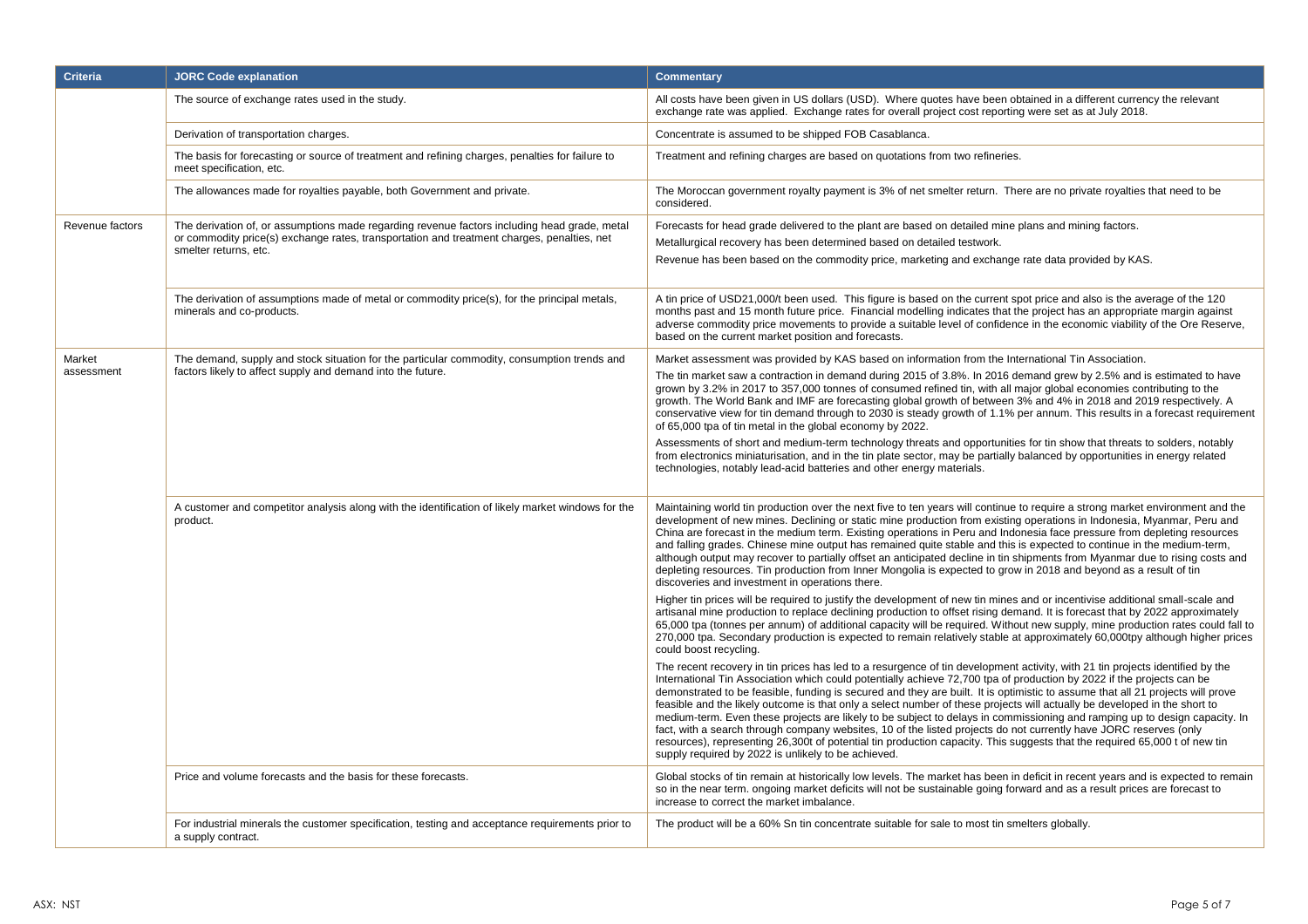| <b>Criteria</b>                                                                                    | <b>JORC Code explanation</b>                                                                                                                                                                                                                                                                                                        | <b>Commentary</b>                                                                                                                                                                                                                                                                                                                                                 |  |  |  |  |
|----------------------------------------------------------------------------------------------------|-------------------------------------------------------------------------------------------------------------------------------------------------------------------------------------------------------------------------------------------------------------------------------------------------------------------------------------|-------------------------------------------------------------------------------------------------------------------------------------------------------------------------------------------------------------------------------------------------------------------------------------------------------------------------------------------------------------------|--|--|--|--|
| Economic                                                                                           | The inputs to the economic analysis to produce the net present value (NPV) in the study, the<br>source and confidence of these economic inputs including estimated inflation, discount rate, etc.                                                                                                                                   | The Ore Reserve estimate is based on a financial model for that has been prepared at a DFS level of accuracy. All inputs<br>from mining operations, processing, downstream costs, marketing and sustaining capital as well as contingencies have been<br>scheduled and evaluated to generate a full life of mine cost model.                                      |  |  |  |  |
|                                                                                                    |                                                                                                                                                                                                                                                                                                                                     | Capital costs are based on quotations provided by suppliers and mining contractors.                                                                                                                                                                                                                                                                               |  |  |  |  |
|                                                                                                    |                                                                                                                                                                                                                                                                                                                                     | Operating costs are based on quotations from suppliers and mining contractors.                                                                                                                                                                                                                                                                                    |  |  |  |  |
|                                                                                                    |                                                                                                                                                                                                                                                                                                                                     | The cost estimates are considered to be within an accuracy range of $\pm$ 15%                                                                                                                                                                                                                                                                                     |  |  |  |  |
|                                                                                                    |                                                                                                                                                                                                                                                                                                                                     | A project discount rate of 8% annually has been used to estimate the NPV.                                                                                                                                                                                                                                                                                         |  |  |  |  |
|                                                                                                    |                                                                                                                                                                                                                                                                                                                                     | No inflation is included in the economic analysis.                                                                                                                                                                                                                                                                                                                |  |  |  |  |
|                                                                                                    |                                                                                                                                                                                                                                                                                                                                     |                                                                                                                                                                                                                                                                                                                                                                   |  |  |  |  |
|                                                                                                    | NPV ranges and sensitivity to variations in the significant assumptions and inputs.                                                                                                                                                                                                                                                 | Sensitivity analysis shows that the project is most sensitive to commodity price/exchange rate movements. The project is still<br>economically viable at unfavourable commodity price adjustments of over 10%.                                                                                                                                                    |  |  |  |  |
| Social                                                                                             | The status of agreements with key stakeholders and matters leading to social licence to operate.                                                                                                                                                                                                                                    | ESIA and ESMMP has been approved by the CNEIE                                                                                                                                                                                                                                                                                                                     |  |  |  |  |
|                                                                                                    |                                                                                                                                                                                                                                                                                                                                     | Tenement licences are current                                                                                                                                                                                                                                                                                                                                     |  |  |  |  |
|                                                                                                    |                                                                                                                                                                                                                                                                                                                                     | Land rental agreement process is complete                                                                                                                                                                                                                                                                                                                         |  |  |  |  |
|                                                                                                    |                                                                                                                                                                                                                                                                                                                                     | Forestry occupation permit is under application                                                                                                                                                                                                                                                                                                                   |  |  |  |  |
|                                                                                                    |                                                                                                                                                                                                                                                                                                                                     | MOU's for the establishment of Community Development Programmes have been signed with the two local communes                                                                                                                                                                                                                                                      |  |  |  |  |
| Other                                                                                              | To the extent relevant, the impact of the following on the project and/or on the estimation and<br>classification of the Ore Reserves:                                                                                                                                                                                              |                                                                                                                                                                                                                                                                                                                                                                   |  |  |  |  |
|                                                                                                    | Any identified material naturally occurring risks.                                                                                                                                                                                                                                                                                  | A formal process to assess and mitigate naturally occurring risks will be undertaken prior to execution. Currently, all naturally<br>occurring risks are assumed to have adequate prospects for control and mitigation                                                                                                                                            |  |  |  |  |
|                                                                                                    | The status of material legal agreements and marketing arrangements.                                                                                                                                                                                                                                                                 | The Moroccan Project operating company Atlas Tin SAS has been formed in accordance with Moroccan procedures. A JV<br>shareholder agreement is in place                                                                                                                                                                                                            |  |  |  |  |
|                                                                                                    |                                                                                                                                                                                                                                                                                                                                     | No marketing agreement has yet been signed but the Competent Person considers that such an agreement is reasonably<br>likely. However, two refineries have expressed interest in the product and provided quotations. The JV partners of KAS in<br>Atlas Tin SAS (Toyota Tsusho Corporation and Nittetsu Mining Corporation) are also potential offtake partners. |  |  |  |  |
| The status of governmental agreements and approvals critical to the viability of the project, such |                                                                                                                                                                                                                                                                                                                                     | Investment convention approval is in progress.                                                                                                                                                                                                                                                                                                                    |  |  |  |  |
|                                                                                                    | as mineral tenement status, and government and statutory approvals. There must be reasonable                                                                                                                                                                                                                                        | Permission to establish Project water bores has been given by ABHS                                                                                                                                                                                                                                                                                                |  |  |  |  |
|                                                                                                    | grounds to expect that all necessary Government approvals will be received within the<br>timeframes anticipated in the Pre-Feasibility or Feasibility study. Highlight and discuss the                                                                                                                                              | Government approvals are in progress as above.                                                                                                                                                                                                                                                                                                                    |  |  |  |  |
|                                                                                                    | materiality of any unresolved matter that is dependent on a third party on which extraction of the<br>reserve is contingent.                                                                                                                                                                                                        | Based on the information provided by KAS, the Competent Person sees no reason all required approvals will not be<br>successfully granted within the anticipated timeframe                                                                                                                                                                                         |  |  |  |  |
| Classification                                                                                     | The basis for the classification of the Ore Reserves into varying confidence categories.                                                                                                                                                                                                                                            | The Probable Ore Reserve is based on that portion of the Indicated Mineral Resource within the mine designs that may be<br>economically extracted and includes an allowance for dilution and ore loss.                                                                                                                                                            |  |  |  |  |
|                                                                                                    |                                                                                                                                                                                                                                                                                                                                     | The Proved Ore Reserve is based on that portion of the Measured Mineral Resource within the mine designs that may be<br>economically extracted and includes an allowance for dilution and ore loss.                                                                                                                                                               |  |  |  |  |
|                                                                                                    | Whether the result appropriately reflects the Competent Person's view of the deposit.                                                                                                                                                                                                                                               | The results appropriately reflect the Competent Person's view of the deposit.                                                                                                                                                                                                                                                                                     |  |  |  |  |
|                                                                                                    | The proportion of Probable Ore Reserves that have been derived from Measured Mineral<br>Resources (if any).                                                                                                                                                                                                                         | No Measured Mineral Resource contributes to Probable Ore Reserves.                                                                                                                                                                                                                                                                                                |  |  |  |  |
| Audits or reviews                                                                                  | The results of any audits or reviews of Ore Reserve estimates.                                                                                                                                                                                                                                                                      | The Ore Reserve estimation has been subjected to an internal review by Entech's senior technical personnel.                                                                                                                                                                                                                                                       |  |  |  |  |
| Discussion of<br>relative accuracy/                                                                | Where appropriate a statement of the relative accuracy and confidence level in the Ore Reserve<br>estimate using an approach or procedure deemed appropriate by the Competent Person. For                                                                                                                                           | The design, schedule, and financial model on which the Ore Reserve is based has been completed to a DFS standard, with<br>a corresponding level of confidence.                                                                                                                                                                                                    |  |  |  |  |
| confidence                                                                                         | example, the application of statistical or geostatistical procedures to quantify the relative<br>accuracy of the reserve within stated confidence limits, or, if such an approach is not deemed<br>appropriate, a qualitative discussion of the factors which could affect the relative accuracy and<br>confidence of the estimate. | The Ore Reserve is attributed a confidence classification of Proved (17%) and Probable (83%).                                                                                                                                                                                                                                                                     |  |  |  |  |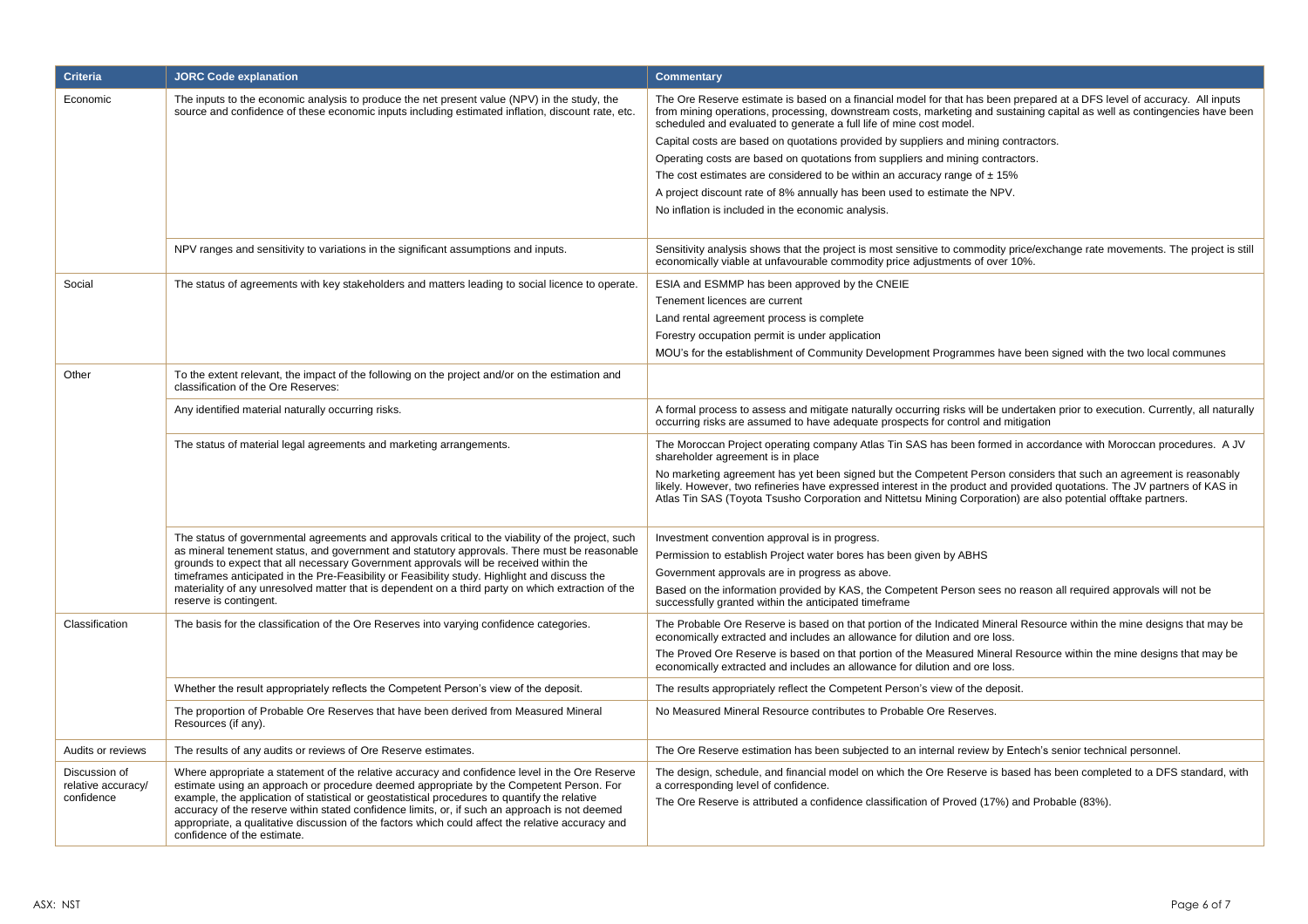| <b>Criteria</b> | <b>JORC Code explanation</b>                                                                                                                                                                                                                                          | <b>Commentary</b>                                                                                                                                                                                                                                                                                                                                                                                                                                                                                                                                                                                                                                                                                                                                                                                                                                                                                                                                                                                                                                                                                                                                                                                                                                                                                                                                                                                                                                                                                                                                                                                                                                                                                                                                                                                                                                                                                                                                                                                                                                    |  |  |  |
|-----------------|-----------------------------------------------------------------------------------------------------------------------------------------------------------------------------------------------------------------------------------------------------------------------|------------------------------------------------------------------------------------------------------------------------------------------------------------------------------------------------------------------------------------------------------------------------------------------------------------------------------------------------------------------------------------------------------------------------------------------------------------------------------------------------------------------------------------------------------------------------------------------------------------------------------------------------------------------------------------------------------------------------------------------------------------------------------------------------------------------------------------------------------------------------------------------------------------------------------------------------------------------------------------------------------------------------------------------------------------------------------------------------------------------------------------------------------------------------------------------------------------------------------------------------------------------------------------------------------------------------------------------------------------------------------------------------------------------------------------------------------------------------------------------------------------------------------------------------------------------------------------------------------------------------------------------------------------------------------------------------------------------------------------------------------------------------------------------------------------------------------------------------------------------------------------------------------------------------------------------------------------------------------------------------------------------------------------------------------|--|--|--|
|                 | The statement should specify whether it relates to global or local estimates, and, if local, state<br>the relevant tonnages, which should be relevant to technical and economic evaluation.<br>Documentation should include assumptions made and the procedures used. | The Ore Reserve is based on a global estimate.                                                                                                                                                                                                                                                                                                                                                                                                                                                                                                                                                                                                                                                                                                                                                                                                                                                                                                                                                                                                                                                                                                                                                                                                                                                                                                                                                                                                                                                                                                                                                                                                                                                                                                                                                                                                                                                                                                                                                                                                       |  |  |  |
|                 | Accuracy and confidence discussions should extend to specific discussions of any applied<br>Modifying Factors that may have a material impact on Ore Reserve viability, or for which there<br>are remaining areas of uncertainty at the current study stage.          | Considerations in favour of a higher confidence in the Ore Reserve include:<br>The mining process is well-known and utilises proven technology and methods widely used in the global industry<br>and applicable to Morocco, with sufficient data to generate adequate costing estimates to an appropriate<br>standard.<br>Approximately 70 km of grade control drilling has been designed and costed in the Ore Reserve mine plan to<br>assist in ore definition;<br>The mine is located in an area with good infrastructure and adequate population centres;<br>Further detailed metallurgical testwork has allowed for a process design adjustment which reduces risk<br>associated with capital and operating costs of the treatment plant.<br>Considerations in favour of a lower confidence in the Ore Reserve include:<br>Future commodity price forecasts carry an inherent level of risk;<br>There is a degree of uncertainty associated with geological estimates. The Ore Reserve classifications reflect the<br>levels of geological confidence in the estimates.<br>There is a degree of uncertainty regarding estimates of impacts of natural phenomena including geotechnical<br>assumptions, hydrological assumptions, and the modifying mining factors, commensurate with the level of study.<br>Although Morocco is currently considered to be a stable and functional constitutional monarchy with a reasonably<br>robust rule of law, there is a degree of additional sovereign risk associated with mining operations in Northern<br>Africa and the Arab world.<br>No signed offtake agreement currently exists for the concentrate. However, two refineries have expressed<br>interest in the product and provided quotations. The JV partners of KAS in Atlas Tin SAS (Toyota Tsusho<br>Corporation and Nittetsu Mining Corporation) are also potential offtake partners.<br>Further, i.e. quantitative, analysis of risk is not warranted or considered appropriate at the current level of technical and<br>financial study. |  |  |  |
|                 | It is recognised that this may not be possible or appropriate in all circumstances. These<br>statements of relative accuracy and confidence of the estimate should be compared with<br>production data, where available.                                              |                                                                                                                                                                                                                                                                                                                                                                                                                                                                                                                                                                                                                                                                                                                                                                                                                                                                                                                                                                                                                                                                                                                                                                                                                                                                                                                                                                                                                                                                                                                                                                                                                                                                                                                                                                                                                                                                                                                                                                                                                                                      |  |  |  |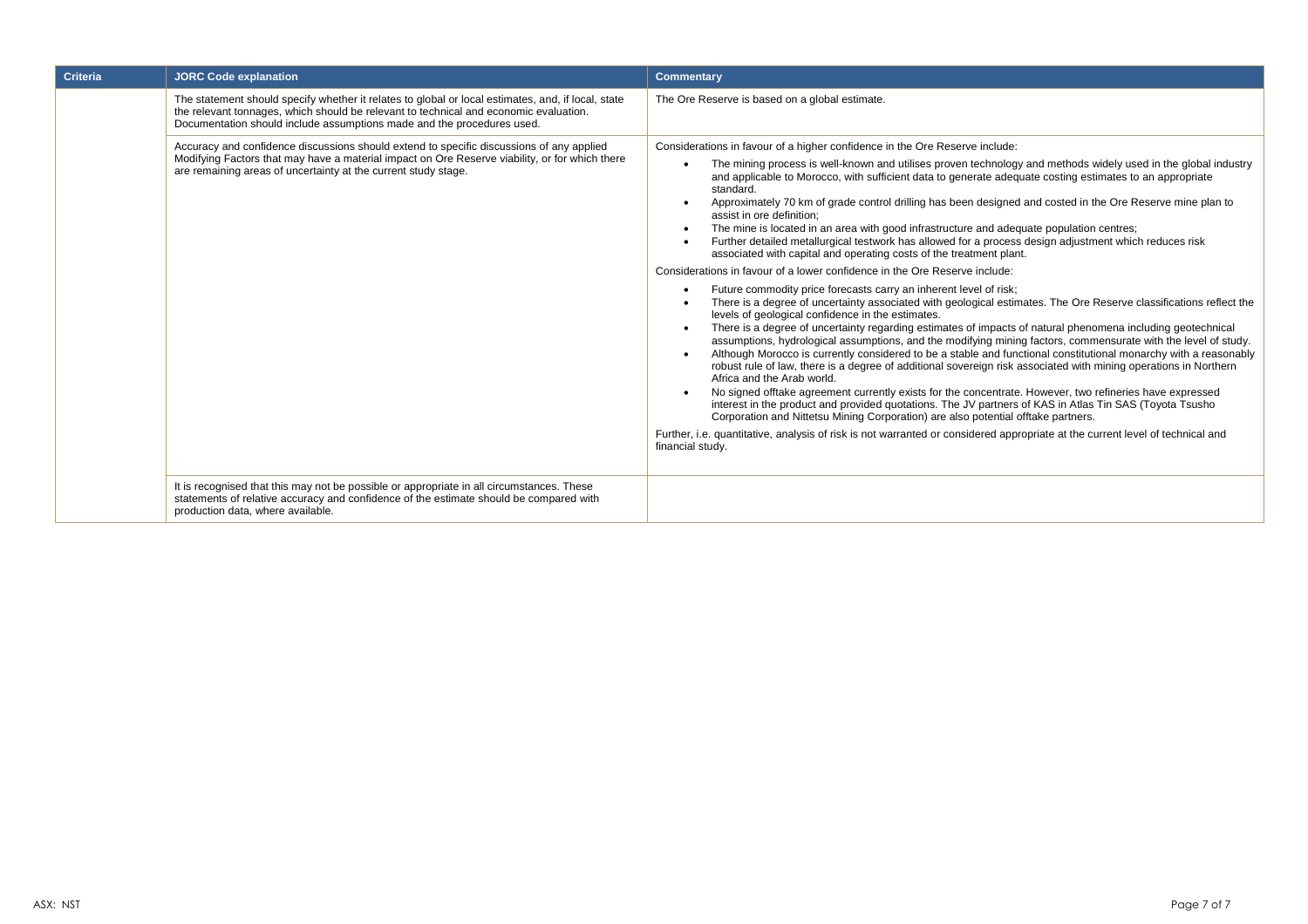

# MINING CONSULTANTS

**Entech Pty Ltd.** ABN 23 143 135 733

## **+61 (0) 8 6189 1800**

8 Cook St, West Perth WA 6005 admin\_au@entechmining.com

 **entechmining.com**

4<sup>th</sup> July 2018

Evan Spencer Chief Operating Officer Atlas Tin SAS

electronic transmittal (*espencer@kasbahresources.com*)

# **ACHMMACH TIN PROJECT – JUNE 2018 ORE RESERVE STATEMENT**

Dear Mr Spencer,

The following letter summarises the mine plan used to generate the Achmmach Tin Project Ore Reserve, based on the works completed by Entech Pty Ltd in September 2017.

The letter also contains the sign-offs and statements required for announcement of the Ore Reserve to the market in conformance with the *2012 Australasian Code for Reporting of Exploration Results, Minerals Resources and Ore Reserves.*

Should you have any questions relating to this report please contact the undersigned.

Regards,

**Entech Pty Ltd**

Matt Keenan Senior Mining Engineer BEng BCom MSc MAusIMM (CP)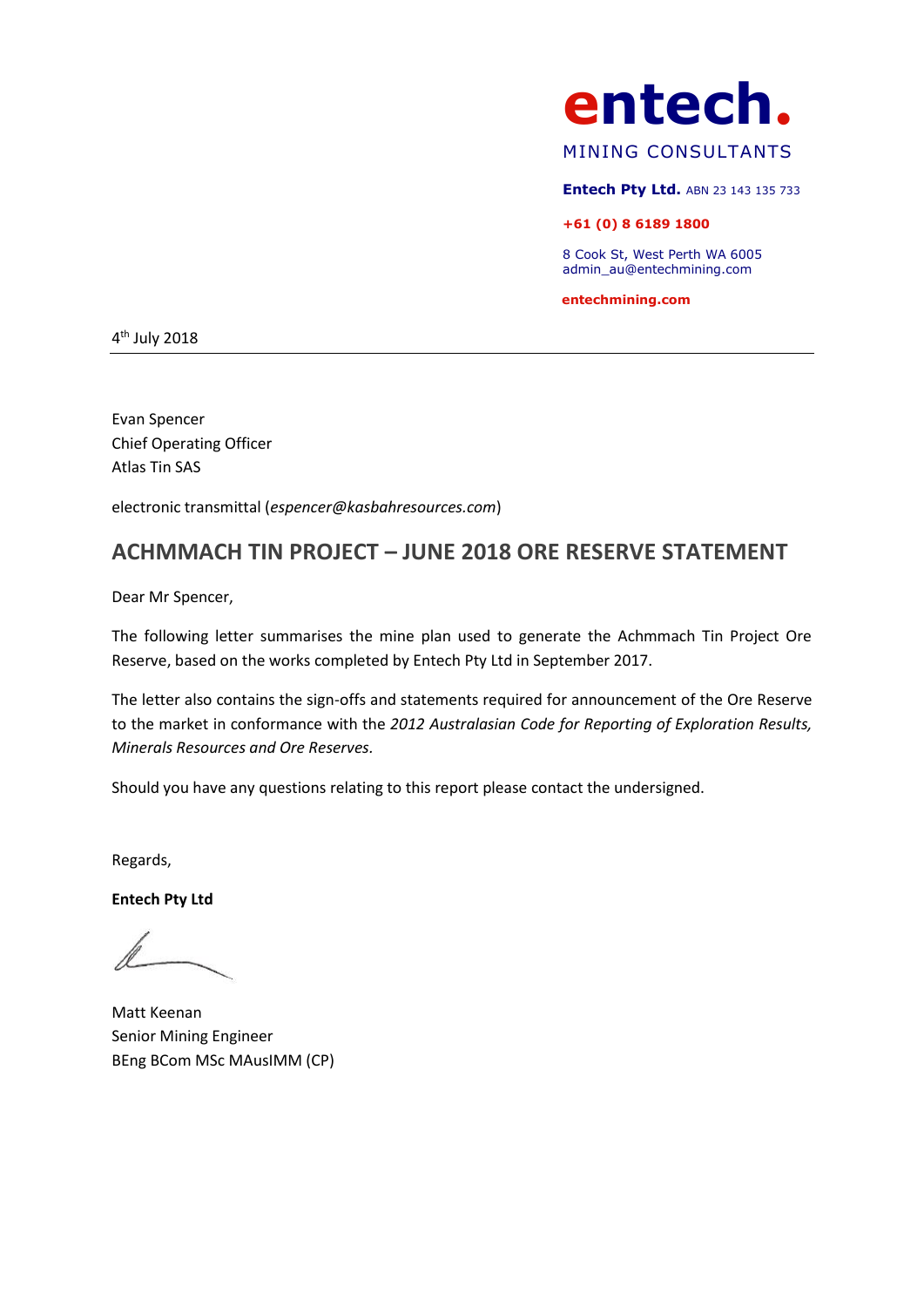# **1 SUMMARY OF ORE RESERVE**

The Achmmach Tin Project (Achmmach) is a green fields project located in the El Hajeb province of Morocco. Achmmach is held by Atlas Tin SAS (ATS), a joint venture company owned by Kasbah Resources Ltd (75%) (KAS), Toyota Tsusho Corporation (20%) and Nittetsu Mining Corporation (5%).

KAS engaged Entech Pty Ltd (Entech) to prepare a mine plan to definitive feasibility study (DFS) standard on the Achmmach deposit in 2015 (Keenan, 2015) (known as the Enhanced DFS (EDFS)), based on previous work carried out by Mining One Pty Ltd (Trembath, 2014). This mine plan was updated by Entech in 2016 (Keenan, 2016) to provide a higher grade, lower tonnage production profile (known as the Small Start Option (SSO)) to reduce up-front capital requirements associated with the processing plant.

In July 2017, KAS requested Entech Pty Ltd to update the Achmmach mine plan. This mine plan update involved the following work:

- Central Zone stope shapes were to be based on the 0.55% Sn cut-off grade (COG) shapes from the 2015 EDFS work, as opposed to the 0.8% Sn higher COG shapes assumed in the Central Zone in the 2016 SSO; and
- The mine plan was scheduled using these lower COG stope shapes assuming a more rapid production rate than the SSO (500 ktpa for Yr 1, ramping up to 750 ktpa from Yr 2 onwards).

KAS also requested that Entech update the Achmmach Ore Reserve estimate based on the new mine plan as summarised in this document. This estimate represents an update to the previous Achmmach Ore Reserve estimate announced to the market by KAS on 29<sup>th</sup> July 2016 and is fully compliant with the *2012 Australasian Code for Reporting of Exploration Results, Minerals Resources and Ore Reserves* (the JORC Code).

The Ore Reserve estimate is based on JORC-compliant Mineral Resource estimates which are unchanged from the most recent previous Ore Reserve estimate announced in July 2016. These Mineral Resources were estimated by independent geological consultants Quantitative Group Pty Ltd (QG) (Job, 2013 and Job, 2014). This Ore Reserve estimate represents the unmined Mineral Resources, with modifying cost and mining factors applied. Geotechnical input was provided by independent geotechnical consultants Mining One Pty Ltd to a DFS level of detail.

All Achmmach ore is planned to be extracted via underground mining. Mine access is planned via twin declines developed from surface boxcuts. Suitable geotechnical analysis has been completed to determine the locations and designs of these excavations. The twin portal access allows rapid implementation of a primary ventilation circuit. The Upper Eastern area is accessed from a separate portal system, and is mined initially whilst the main Central area is developed.

The mining methods assumed in the Ore Reserve plan were bottom-up mechanised longhole stoping with cemented rock fill (CRF) in the Central Zone and some parts of the Western Zone, and top-down mechanised open stoping with retention of in-situ ore pillars for support in other areas. These mining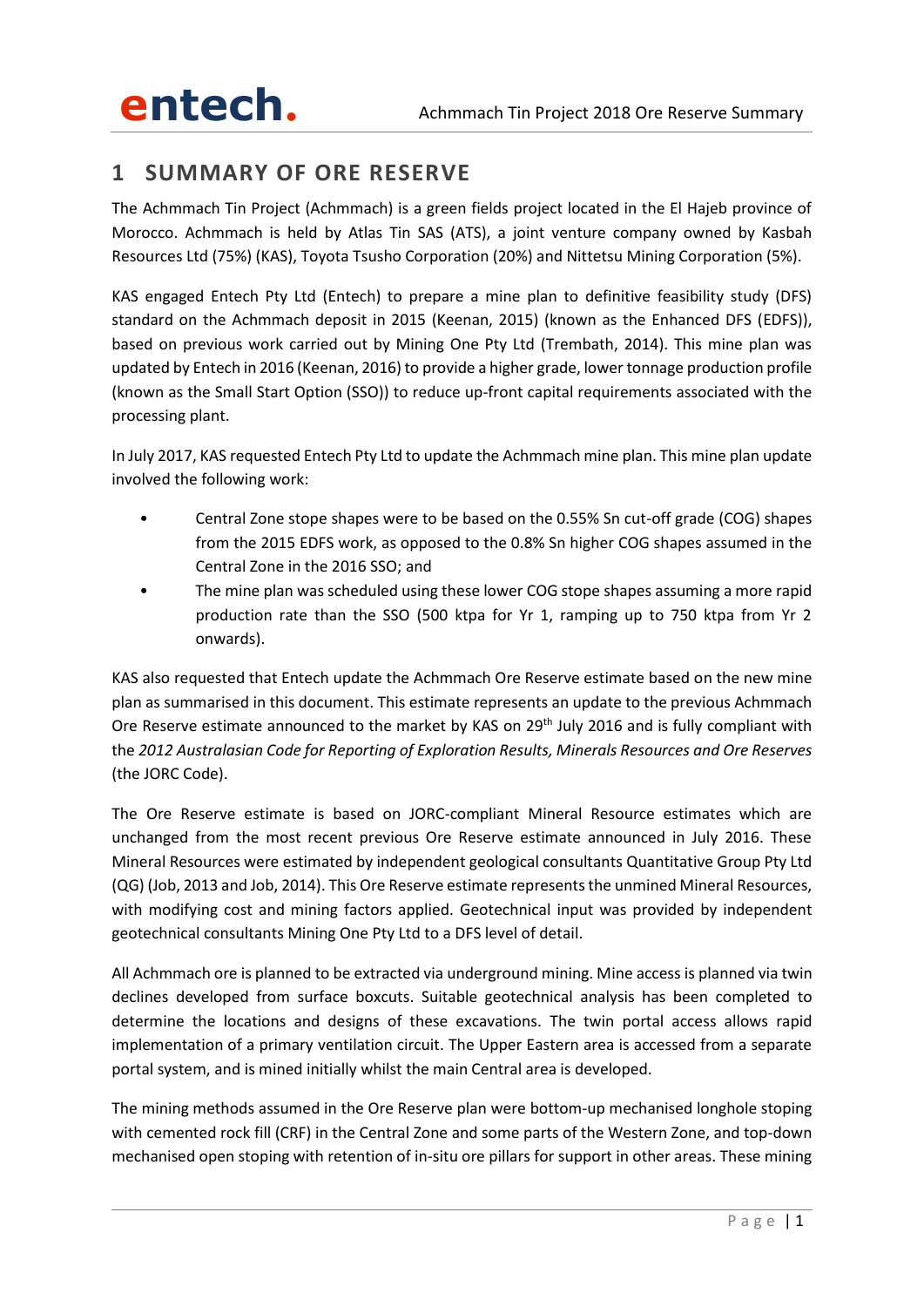methods have been selected with due consideration to available equipment and skill sets in the surrounding mining jurisdiction, geometry and thickness of the orebody, independent geotechnical expert recommendations and project economics.

A detailed waste mass balance was developed to ensure sufficient waste would be generated in the mine plan for stope filling and site construction purposes.

Development will be mined using twin boom jumbo drills with diesel powered charging units delivering blow-loaded ammonium nitrate fuel oil (ANFO) explosives for blasting. Ground support assumptions have been based on geotechnical analysis undertaken to a DFS level of detail. Development dimensions have been Stope drill and blast will be achieved using electric over hydraulic longhole drills, with blasting also using ANFO. Diesel loaders will be used to bog blasted material to stockpiles for loading on trucks for haulage to surface waste dumps and run-of-mine (ROM) pads.

Stopes were designed based on the the outputs of automated optimisation software, with all shapes manually reviewed to ensure practical mineability. A stope cut-off grade of 0.55% Sn and development ore cut-off grade of 0.25% Sn were applied based on DFS cost estimation work. A sub-level interval of 25 m and a minimum mining width of 3 m were applied based on orebody geometry and geotechnical analysis. Stope dilution assumptions were based on geotechnical analysis to a DFS level of detail and were applied as a 0.5 m thick dilution 'skin' on each contact of the stope shapes (for a total 1 m dilution thickness) at contained Resource grade. This approach resulted in an average global stope dilution of 18%. An additional 0.5 m fill dilution was allowed for where stopes were blasted against CRF-filled voids.

Mining recovery assumptions were based on geotechnical advice and the proposed fleet, with 95% being applied to all stopes and an additional 2.5% ore loss in wide CRF areas due to stope shape chamfers. 12.5 m sill pillars were designed between all mining panels to eliminate the need to mine under cement fill. Rib pillars were designed in top-down open stoping areas based on geotechnical advice. Global ore tonne loss due to pillars was 10%.

Ore development had 100% mining recovery and no dilution assumed.

The Achmmach mine design is shown in [Figure 1.1,](#page-12-0) with the CRF mining method areas highlighted.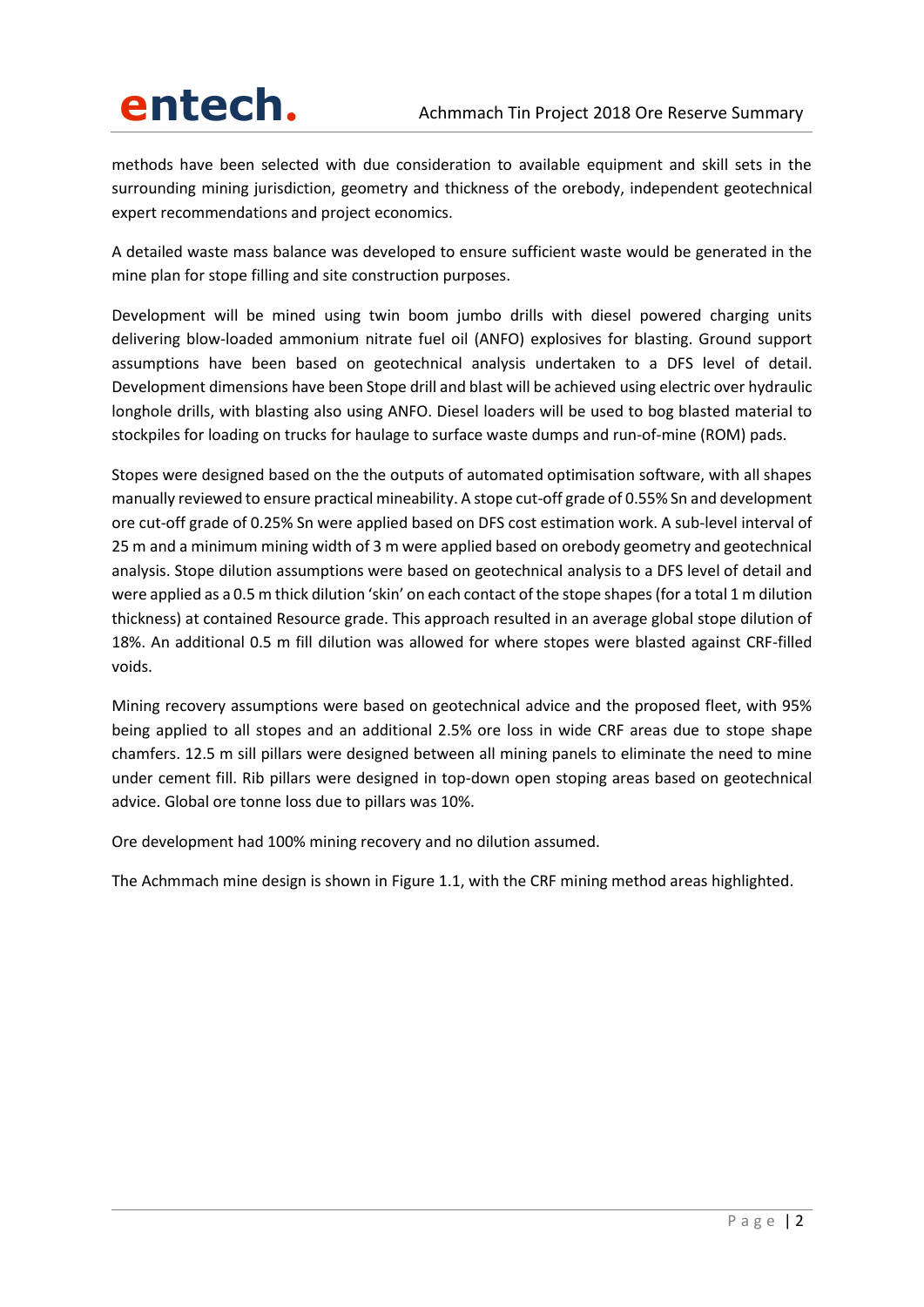

## <span id="page-12-0"></span>**Figure 1.1: Achmmach Mine Design (Long-Section Looking N)**

The mine plan was scheduled assuming appropriate fleet and productivity assumptions. Underground capital infrastructure requirements for dewatering, power supply, ventilation and services supply were determined to a DFS level of detail based on this mine plan.

Financials and modifying factors underpinning the Ore Reserve estimate have been determined to a DFS level of detail. Mining costs have been based on detailed quotes from suppliers, including reputable underground mining contractors. Where possible, Moroccan suppliers have been used to provide capital item cost estimates. In the small number of items where this was not possible, Australian costs have been used.

Measured and Indicated Resources have been converted to Proved and Probable Ore Reserves respectively subject to mine design physicals and an economic evaluation. No Measured material has been included as a Probable Ore Reserve.

No Inferred material is contained within the mine plan. Some Unclassified Resource material carrying grade has been included as dilution within the Ore Reserve estimate. The grade contribution from this Unclassified dilution material accounts for ~0.5% of the Ore Reserve calculated metal.

The Ore Reserves have been defined at delivery to the planned processing plant ROM pad located at Achmmach. This statement relates to a global estimate.

All material was subjected to an economic evaluation. A detailed financial model for the project was prepared by Kasbah Resources Ltd based on the mine plan schedule. Entech has reviewed this financial model and considers that it provides a standard of detail and accuracy suitable for determination of economic viability of Ore Reserves. Metallurgical recoveries and processing costs were based on suitably detailed metallurgical studies. Commodity price assumptions of US\$21,000/t Sn were provided by Kasbah Resources Ltd based on current spot prices, the average of 120 months past and 15 months futures. The Competent Person considers that these commodity price assumptions are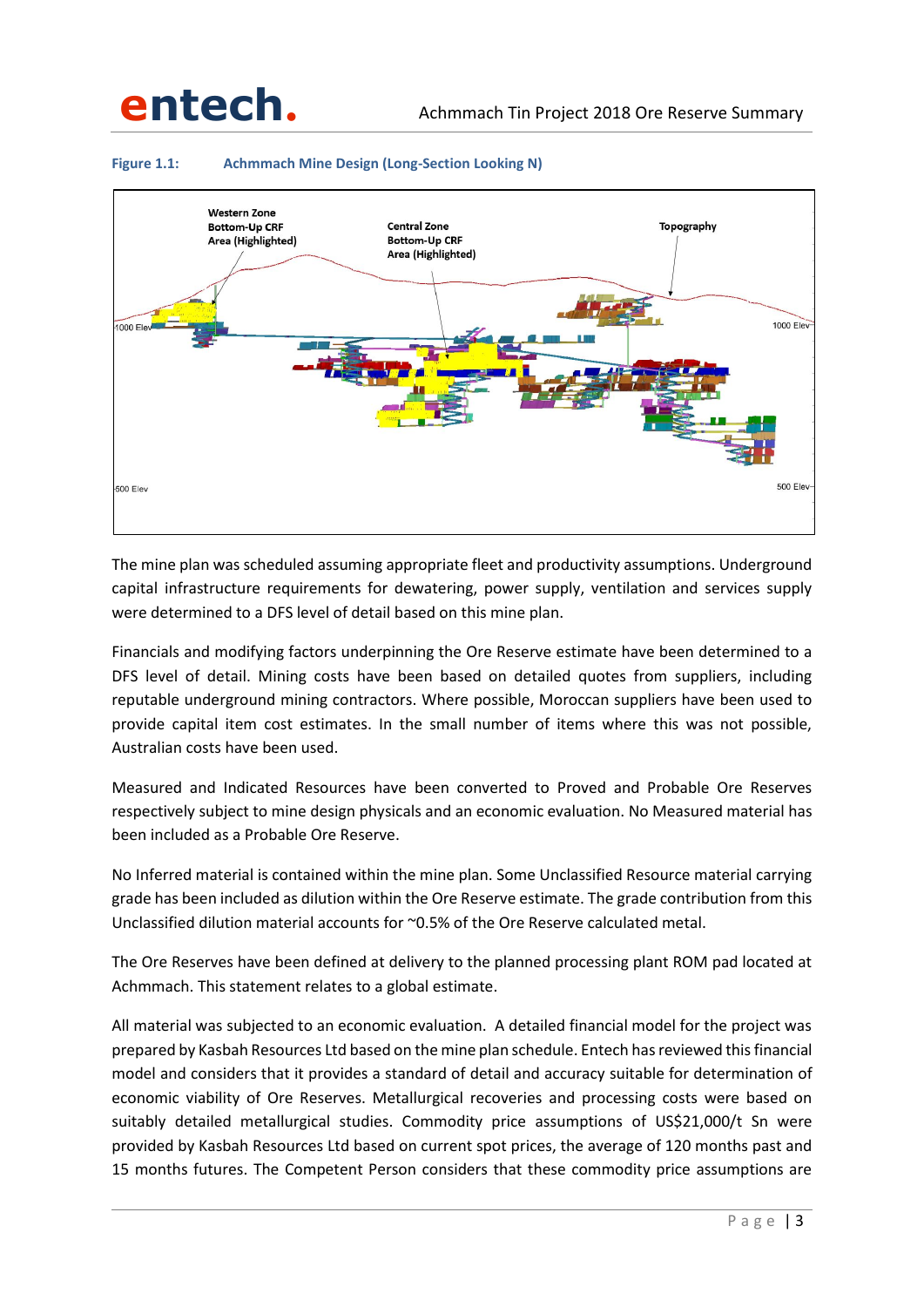based on sufficiently detailed and sensible estimates and are appropriate to use in this context.

The financial analysis indicated that the mine plan based on the Ore Reserves is economically viable with an appropriate margin against adverse movements in inputs.

Based on the information provided by KAS, Entech are not aware of any reason why ATS would not be able to obtain all remaining required permits and government approvals to commence mining at Achmmach within a suitable timeframe.

<span id="page-13-0"></span>A summary of the key results of the 2018 Achmmach Ore Reserve mine plan is presented in [Table 1.1.](#page-13-0)

| Parameter                            | Unit                  | Value     |
|--------------------------------------|-----------------------|-----------|
| Capital Lateral Development (m)      | m                     | 20,219    |
| Operating Lateral Development (m)    | m                     | 24,093    |
| <b>Total Lateral Development (m)</b> | m                     | 44,312    |
| Development Ore (t)                  | t                     | 1,076,543 |
| Development Ore Grade (% Sn)         | $%$ Sn                | 0.72%     |
| Development Ore Metal (t Sn metal)   | t Sn                  | 7,735     |
| Stope Ore Tonnes (t)                 |                       | 5,936,800 |
| Stope Ore Grade (% Sn)               | $%$ Sn                | 0.84%     |
| Stope Ore Metal (t Sn metal)         | t Sn                  | 49,910    |
| Total Ore Tonnes (t)                 |                       | 7,013,343 |
| Total Ore Grade (% Sn)               | $%$ Sn                | 0.82%     |
| Total Ore Metal (Sn)                 | t Sn                  | 57,645    |
| <b>Metallurgical Recovery</b>        | $\frac{0}{0}$         | 77.2%     |
| <b>Metal Tonnes Sold</b>             | t Sn                  | 44,512    |
| <b>Project Capital Cost</b>          | US\$M                 | \$96.4    |
| <b>Project Operating Cost</b>        | US\$M                 | \$408.5   |
| <b>Project Total Cost</b>            | US\$M                 | \$609.6   |
| <b>Project Total Cost</b>            | US\$/ore t<br>mined   | \$86.90   |
| <b>Project Total Cost</b>            | US\$/Sn t<br>produced | \$13,695  |
| Project Life                         | Yrs                   | 10.2      |
| Project NPV (8% discount)            | US\$M                 | \$98.1    |

## **Table 1.1: 2018 Ore Reserve Plan Key Results**

**The Ore Reserve estimate for the Achmmach Tin Project as at June 2018 is 7,000,000 t of ore grading 0.82% Sn for a total of 58,000 t of tin metal.**

The updated Ore Reserve estimate summary is provided i[n Table 1.2.](#page-14-0)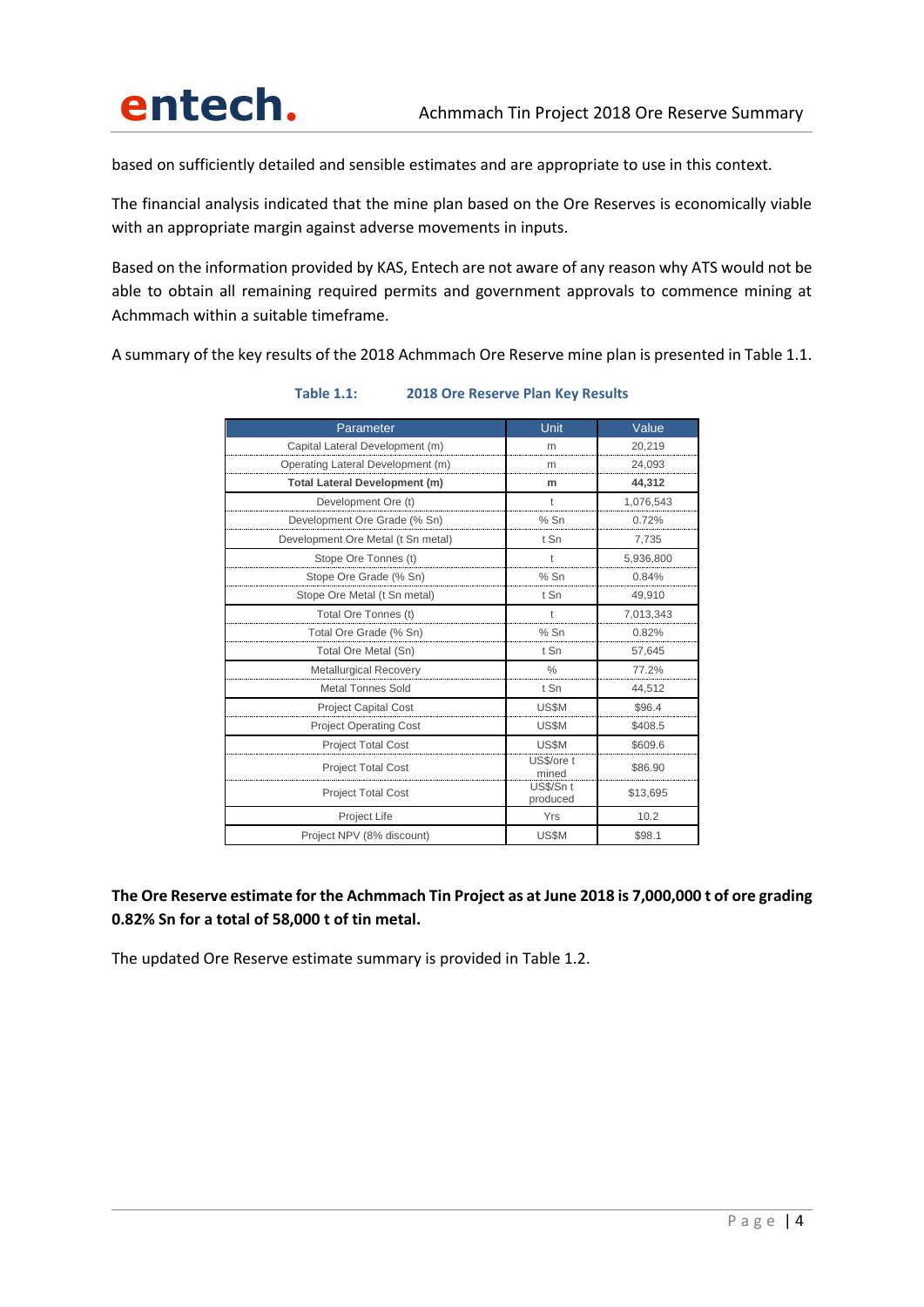

**Table 1.2: Achmmach Ore Reserve Estimate June 2018**

<span id="page-14-0"></span>

|                             | <b>Proved</b>            |         | Probable                   |           |         | <b>Total</b>                      |           |         |                                   |
|-----------------------------|--------------------------|---------|----------------------------|-----------|---------|-----------------------------------|-----------|---------|-----------------------------------|
| <b>Achmmach Ore Reserve</b> | Ore (t)                  | %<br>Sn | Tin<br><b>Metal</b><br>(t) | Ore (t)   | %<br>Sn | <b>Tin</b><br><b>Metal</b><br>(t) | Ore (t)   | %<br>Sn | <b>Tin</b><br><b>Metal</b><br>(t) |
| Meknes Trend                | 1,100,000                | 0.99    | 11.000                     | 5,600,000 | 0.78    | 44.000                            | 6,700,000 | 0.82    | 55,000                            |
| Sidi Addi Trend             | $\overline{\phantom{a}}$ | -       | $\overline{\phantom{a}}$   | 300,000   | 0.86    | 3.000                             | 300,000   | 0.86    | 3,000                             |
| TOTAL                       | 1,100,000                | 0.99    | 11,000                     | 5,900,000 | 0.79    | 47,000                            | 7,000,000 | 0.82    | 58,000                            |

*Calculations have been rounded to the nearest 100,000 t of ore, 0.01% Sn grade and 1,000 t tin metal. Rounding errors may be present.*

Material uncertainties relating to this Ore Reserve estimate are discussed below:

- There is a degree of uncertainty associated with geological estimates. The Reserve classifications reflect the levels of geological confidence in the estimates.
- Future commodity price and exchange rate forecasts carry an inherent level of risk.
- There is a degree of uncertainty regarding estimates of impacts of natural phenomena including geotechnical assumptions, hydrological assumptions and the modifying mining factors, commensurate with the level of study;
- Although Morocco is currently considered to be a stable and functional constitutional monarchy with a reasonably robust rule of law, there is a degree of additional sovereign risk associated with mining operations in Northern Africa and the Arab world.
- No signed offtake agreement currently exists for the concentrate. However, two refineries have expressed interest in the product and provided quotations. The JV partners of KAS in Atlas Tin SAS (Toyota Tsusho Corporation and Nittetsu Mining Corporation) are also potential offtake partners.

A summary of the changes to the June 2018 Achmmach Ore Reserve estimate compared to the most recent (2016) prior Achmmach Ore Reserve estimate (Keenan, 2016) is presented in [Table 1.3.](#page-14-1)

|                           | Ore Tonnes (t) | Grade (% Sn) | <b>Sn Contained Metal (t)</b> |
|---------------------------|----------------|--------------|-------------------------------|
| 2016 Total Proved         | 900,000        | 1.10         | 10,000                        |
| 2018 Total Proved         | 1,100,000      | 0.99         | 11,000                        |
| Variance                  | 200,000        | $-0.11$      | 1,000                         |
|                           | 22%            | $-10%$       | 10%                           |
| 2016 Total Probable       | 5,700,000      | 0.80         | 46,000                        |
| 2018 Total Probable       | 5,900,000      | 0.79         | 47,000                        |
| Variance                  | 200,000        | $-0.01$      | 1,000                         |
|                           | 4%             | $-1%$        | 2%                            |
| 2016 Grand Total Achmmach | 6,600,000      | 0.85         | 56,000                        |
| 2018 Grand Total Achmmach | 7,000,000      | 0.82         | 58,000                        |
| Variance                  | 400,000        | $-0.02$      | 2.000                         |
|                           | 7%             | $-2%$        | 4%                            |

### <span id="page-14-1"></span>**Table 1.3: Comparison of June 2018 Achmmach Ore Reserve Estimate with 2016 Estimate**

*Calculations have been rounded to the nearest 100,000 t of ore, 0.01% Sn grade and 1,000 t tin metal. Rounding errors may be present.*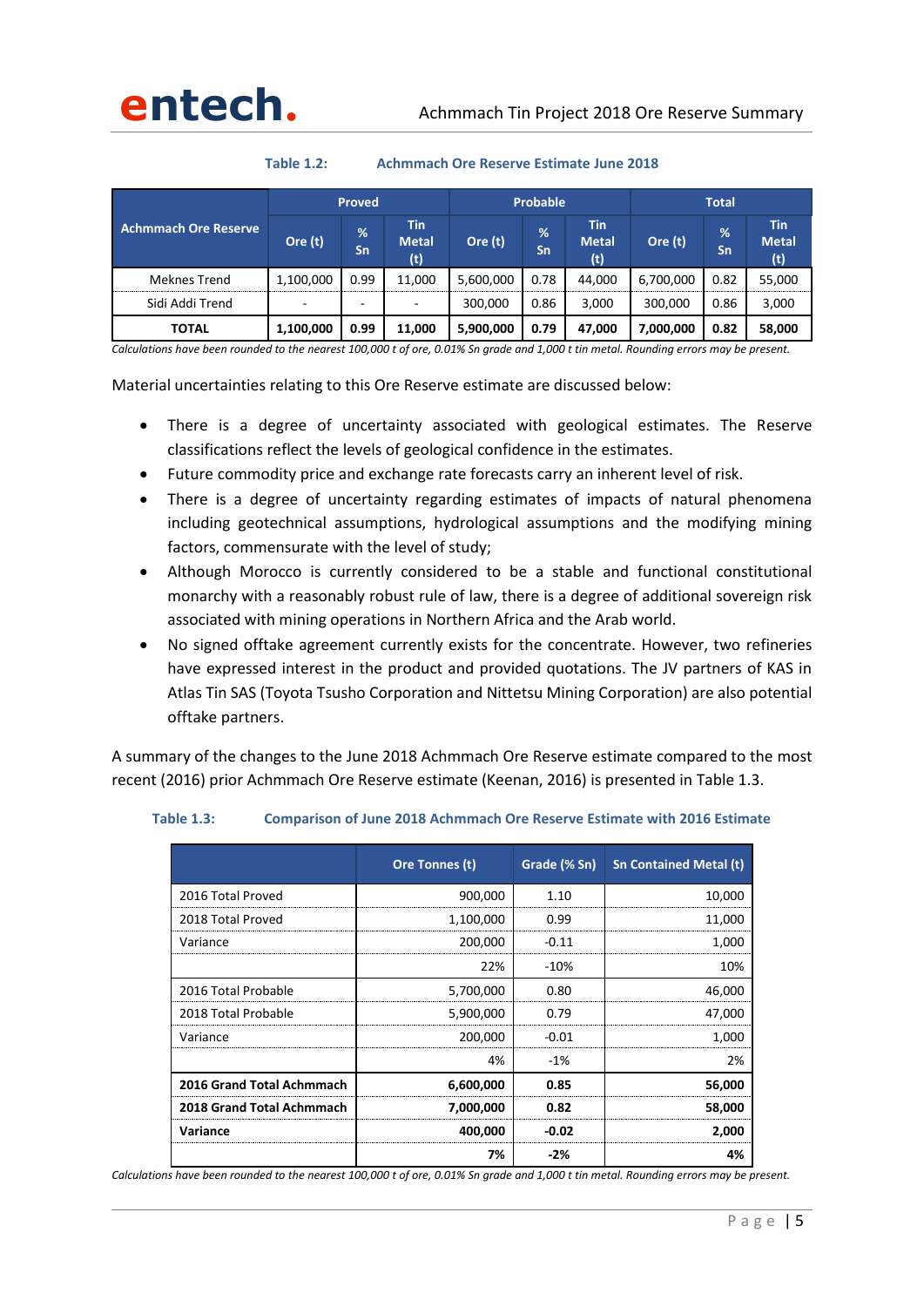

# **2 REFERENCES**

Hammans, J. and Trembath, D., 2016. *Geotechnical Evaluation of the Proposed Achmmach Mine Design*. Mining One Pty Ltd; West Perth.

Job, M., 2013. *Achmmach Mineral Resource Estimate, Morocco*. QG Pty Ltd; Fremantle.

Job, M., 2014. *Achmmach Western Zone Resource Estimate, Morocco*. QG Pty Ltd; Fremantle.

Keenan, M., 2015. *Achmmach Project March 2015 Reserve Estimation Update*. Entech Pty Ltd; Subiaco.

Keenan, M., 2016. *Achmmach Project Small Start Option Definitive Feasibility Study*. Entech Pty Ltd; Subiaco.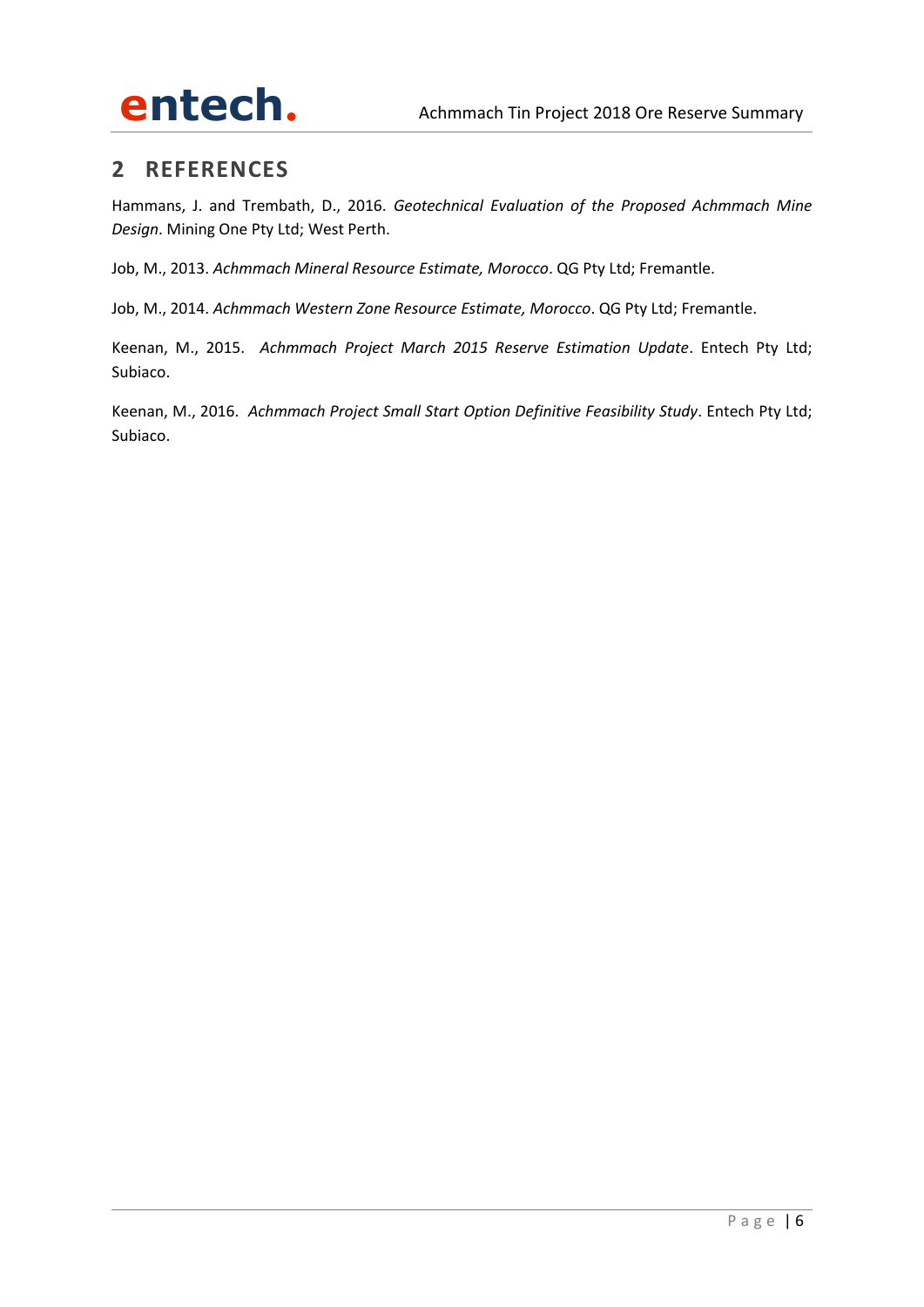## **COMPETENT PERSON'S CONSENT FORM**

Pursuant to the requirements of ASX Listing Rules 5.6, 5.22 and 5.24 and clause 9 of the 2012 JORC Code (Written Consent Statement)

## **Report Description**

Achmmach Tin Project Ore Reserve Estimate, June 2018

Entech Pty Ltd

Kasbah Resources Ltd

4 th July 2018

# **Statement**

I, Matthew Keenan confirm that:

- I have read and understood the requirements of the 2012 Edition of the Australasian Code for Reporting of Exploration Results, Mineral Resources and Ore Reserves (JORC Code 2012 JORC Edition)
- I am a Competent Person as defined by the JORC Code 2012 Edition, having five years' experience which is relevant to the style of mineralisation and type of deposit described in the Report, and to the activity for which I am accepting responsibility.
- I am a Member or Fellow of The Australasian Institute of Mining and Metallurgy or the Australian Institute of Geoscientists or a 'Recognised Overseas Professional Organisation' ("ROPO" included in a list promulgated by ASX from time to time).
- I have reviewed the Report to which this consent statement applies.
- I am an employee working for Entech Pty Ltd and have been engaged by Kasbah Resources Ltd to prepare the documentation for the Achmmach Tin Project on which the Report is based, for the period ended 30 June 2018.

I have disclosed to the reporting company the full nature of the relationship between myself and the company, including any issue that could be perceived by investors as a conflict of interest.

I verify that the Report is based on and fairly and accurately reflects in the form and context in which it appears, the information in my supporting documentation relating to Ore Reserves.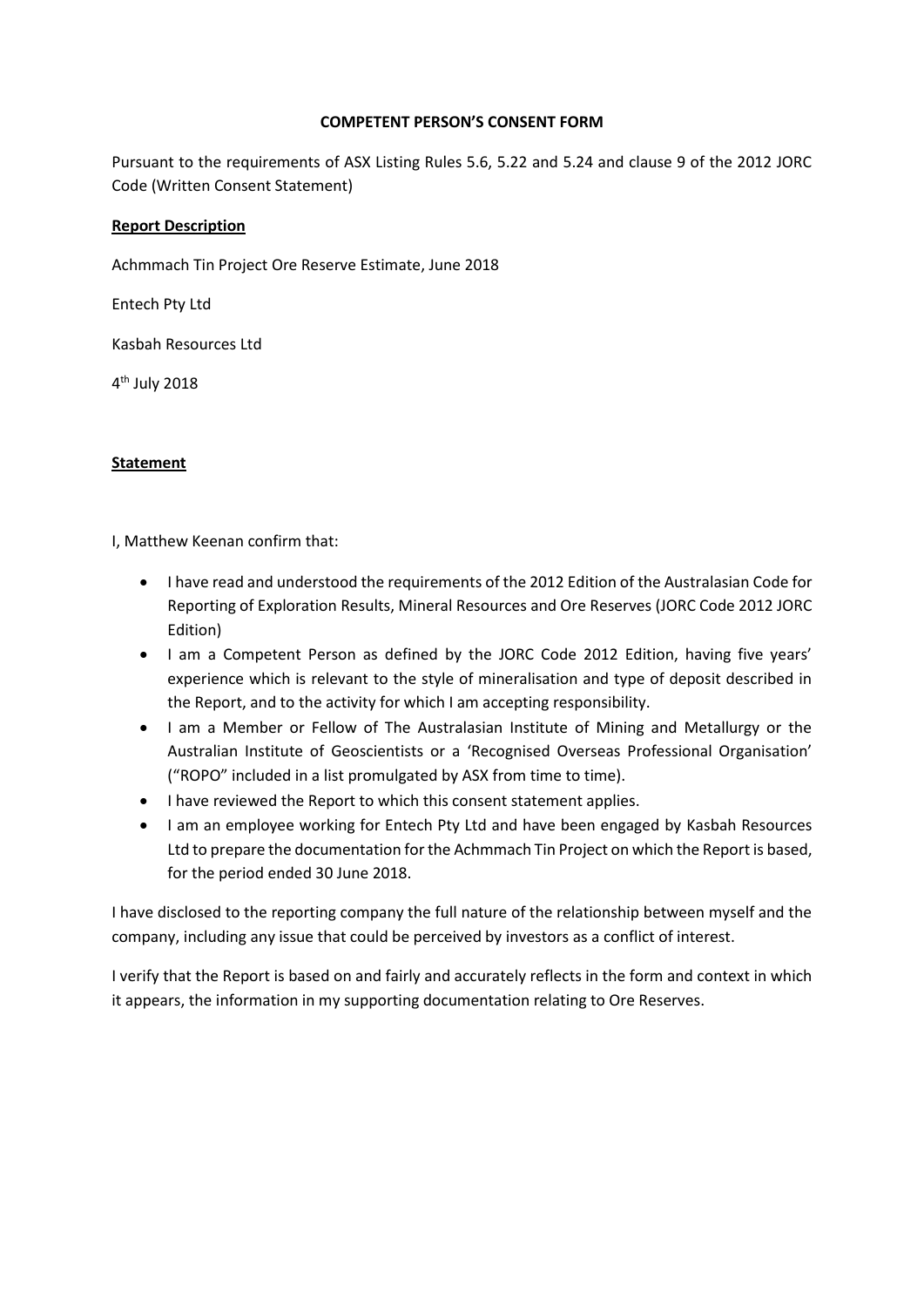## **CONSENT**

I consent to the release of the Report and this consent statement by the directors of:

Kasbah Resources Ltd.

**Signature of Competent Person Date** 

**Professional Membership:** MAusIMM (CP)

**Membership Number: 209809**

 $10$ 

**Signature of Witness**

Subiaco

Dan Donald

4 th July 2018

**Print Witness Name and Residence (eg Town)**